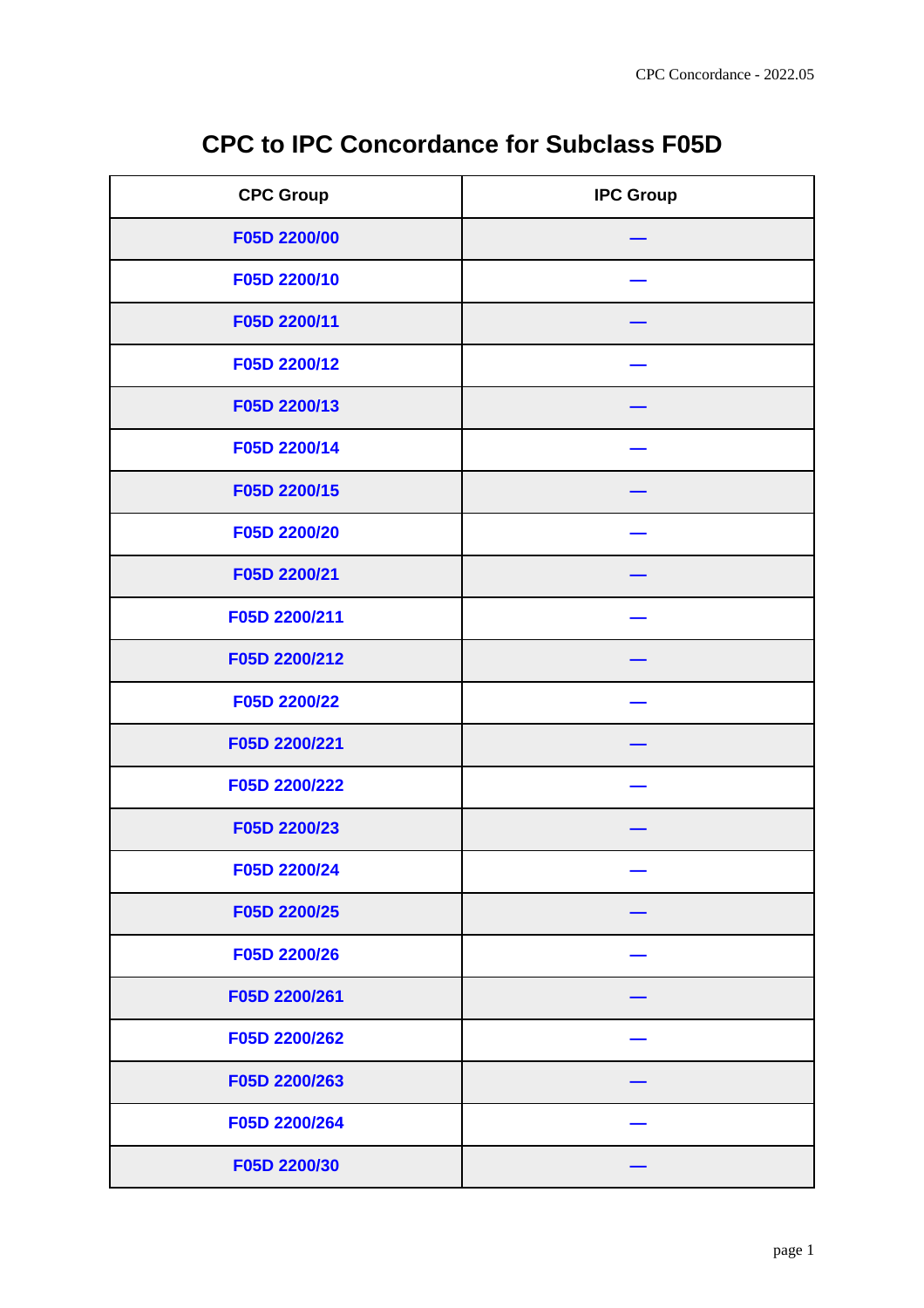| <b>CPC Group</b> | <b>IPC Group</b> |
|------------------|------------------|
| F05D 2200/31     |                  |
| F05D 2200/32     |                  |
| F05D 2200/33     |                  |
| F05D 2200/34     |                  |
| F05D 2200/35     |                  |
| F05D 2200/36     |                  |
| F05D 2210/00     |                  |
| F05D 2210/10     |                  |
| F05D 2210/11     |                  |
| F05D 2210/12     |                  |
| F05D 2210/13     |                  |
| F05D 2210/132    |                  |
| F05D 2210/14     |                  |
| F05D 2210/20     |                  |
| F05D 2210/30     |                  |
| F05D 2210/31     |                  |
| F05D 2210/32     |                  |
| F05D 2210/33     |                  |
| F05D 2210/34     |                  |
| F05D 2210/40     |                  |
| F05D 2210/41     |                  |
| F05D 2210/42     |                  |
| F05D 2210/43     |                  |
| F05D 2210/44     |                  |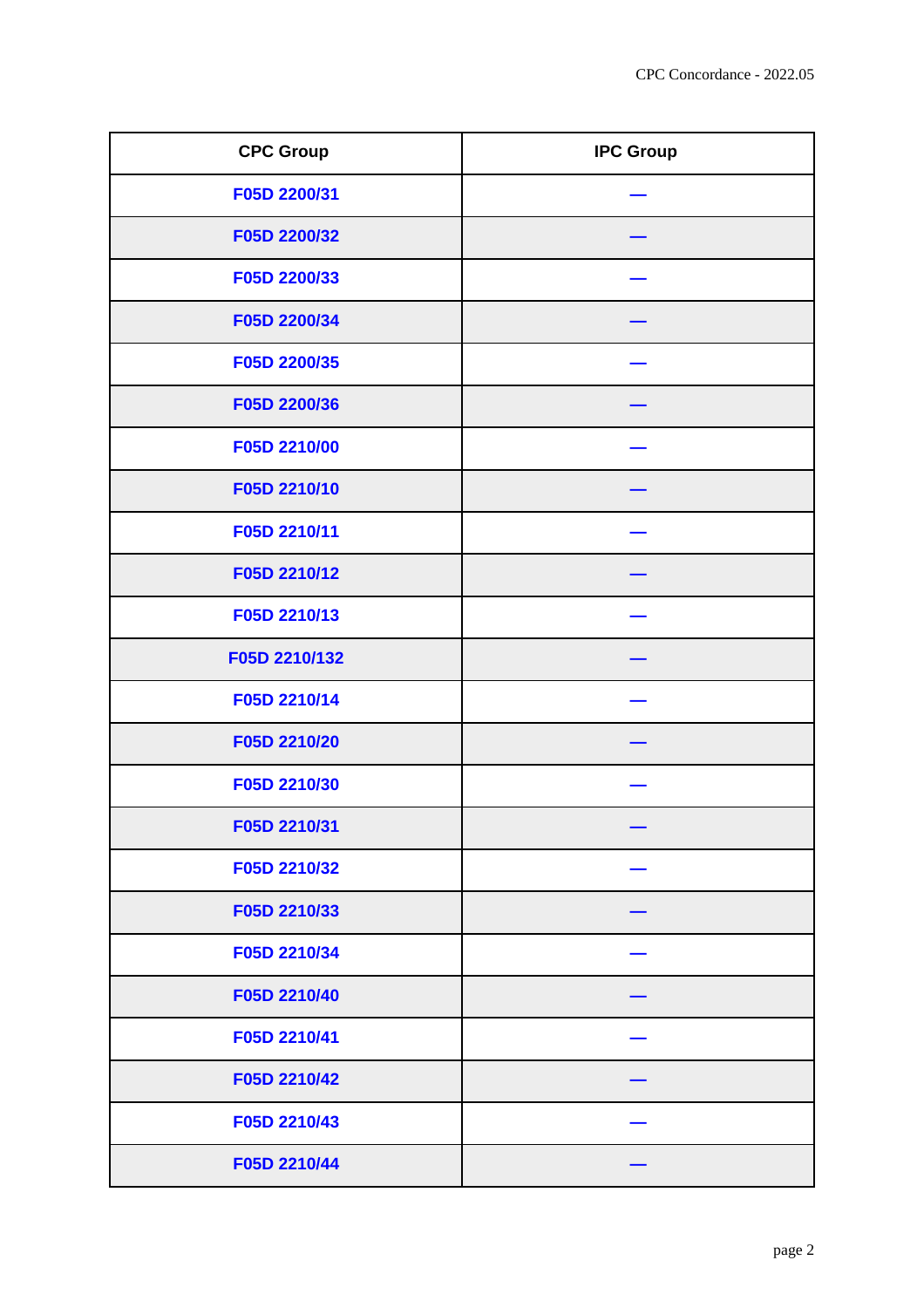| <b>CPC Group</b> | <b>IPC Group</b> |
|------------------|------------------|
| F05D 2220/00     |                  |
| F05D 2220/10     |                  |
| F05D 2220/20     |                  |
| F05D 2220/30     |                  |
| F05D 2220/31     |                  |
| F05D 2220/32     |                  |
| F05D 2220/321    |                  |
| F05D 2220/3212   |                  |
| F05D 2220/3213   |                  |
| F05D 2220/3215   |                  |
| F05D 2220/3216   |                  |
| F05D 2220/3217   |                  |
| F05D 2220/3218   |                  |
| F05D 2220/3219   |                  |
| F05D 2220/323    |                  |
| F05D 2220/324    |                  |
| F05D 2220/325    |                  |
| F05D 2220/326    |                  |
| F05D 2220/327    |                  |
| F05D 2220/328    |                  |
| F05D 2220/329    |                  |
| F05D 2220/34     |                  |
| F05D 2220/36     |                  |
| F05D 2220/40     |                  |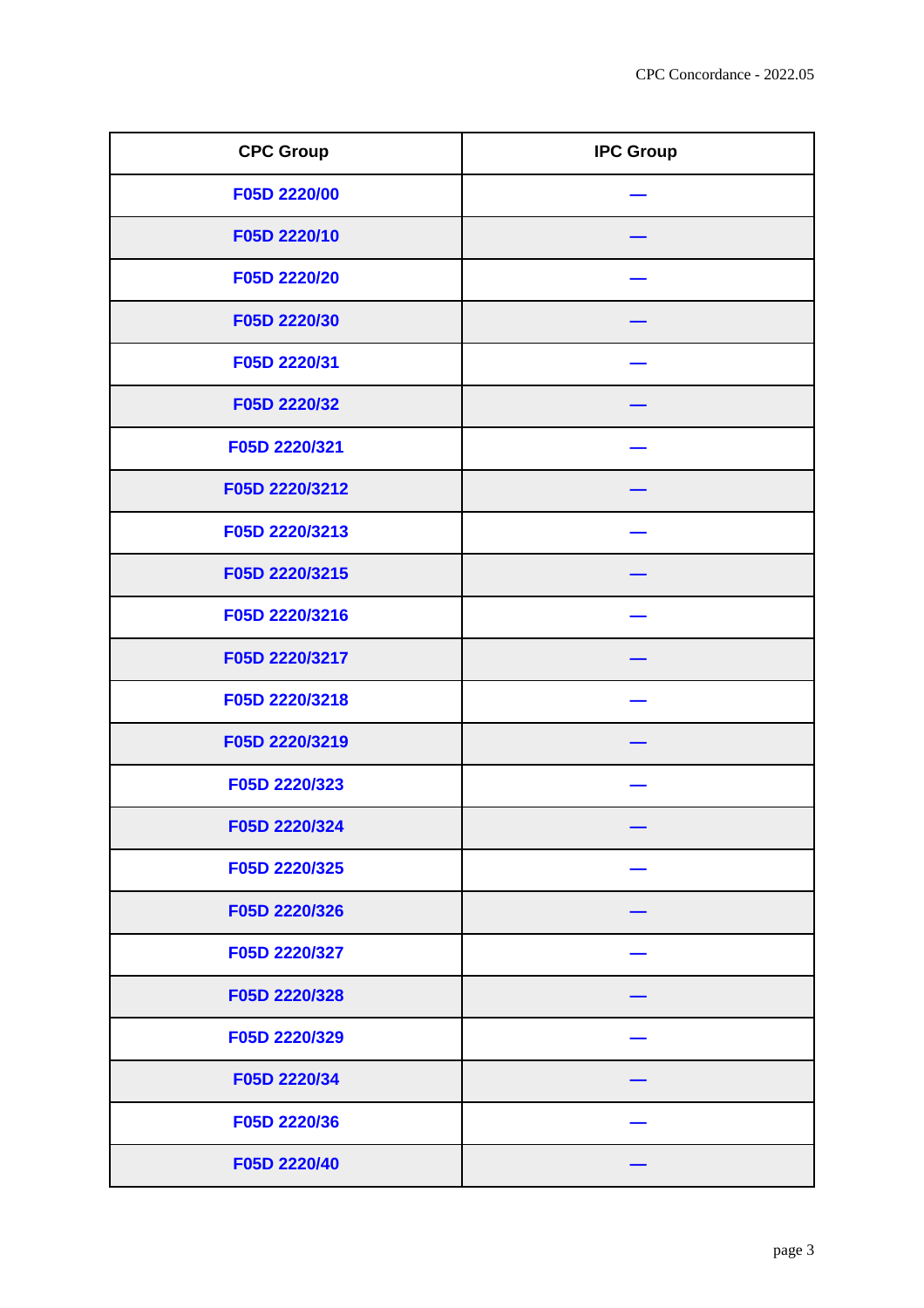| <b>CPC Group</b> | <b>IPC Group</b> |
|------------------|------------------|
| F05D 2220/50     |                  |
| F05D 2220/60     |                  |
| F05D 2220/62     |                  |
| F05D 2220/64     |                  |
| F05D 2220/70     |                  |
| F05D 2220/72     |                  |
| F05D 2220/722    |                  |
| F05D 2220/74     |                  |
| F05D 2220/75     |                  |
| F05D 2220/76     |                  |
| F05D 2220/762    |                  |
| F05D 2220/764    |                  |
| F05D 2220/7642   |                  |
| F05D 2220/7644   |                  |
| F05D 2220/7646   |                  |
| F05D 2220/766    |                  |
| F05D 2220/768    |                  |
| F05D 2220/77     |                  |
| F05D 2220/80     |                  |
| F05D 2220/90     |                  |
| F05D 2230/00     |                  |
| F05D 2230/10     |                  |
| F05D 2230/11     |                  |
| F05D 2230/12     |                  |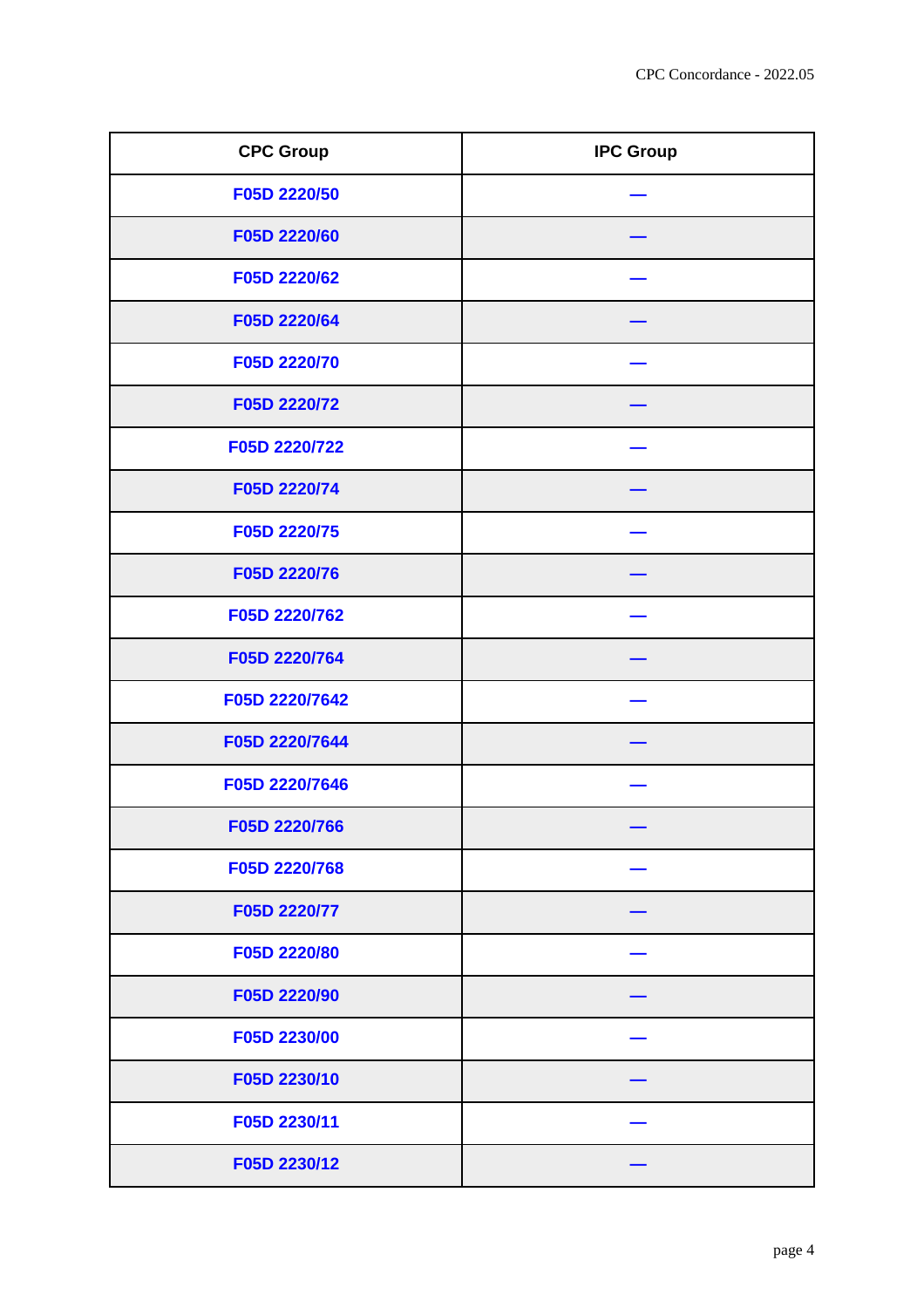| <b>CPC Group</b> | <b>IPC Group</b> |
|------------------|------------------|
| F05D 2230/13     |                  |
| F05D 2230/14     |                  |
| F05D 2230/18     |                  |
| F05D 2230/20     |                  |
| F05D 2230/21     |                  |
| F05D 2230/211    |                  |
| F05D 2230/22     |                  |
| F05D 2230/23     |                  |
| F05D 2230/232    |                  |
| F05D 2230/233    |                  |
| F05D 2230/234    |                  |
| F05D 2230/235    |                  |
| F05D 2230/236    |                  |
| F05D 2230/237    |                  |
| F05D 2230/238    |                  |
| F05D 2230/239    |                  |
| F05D 2230/24     |                  |
| F05D 2230/25     |                  |
| F05D 2230/26     |                  |
| F05D 2230/30     |                  |
| F05D 2230/31     |                  |
| F05D 2230/311    |                  |
| F05D 2230/312    |                  |
| F05D 2230/313    |                  |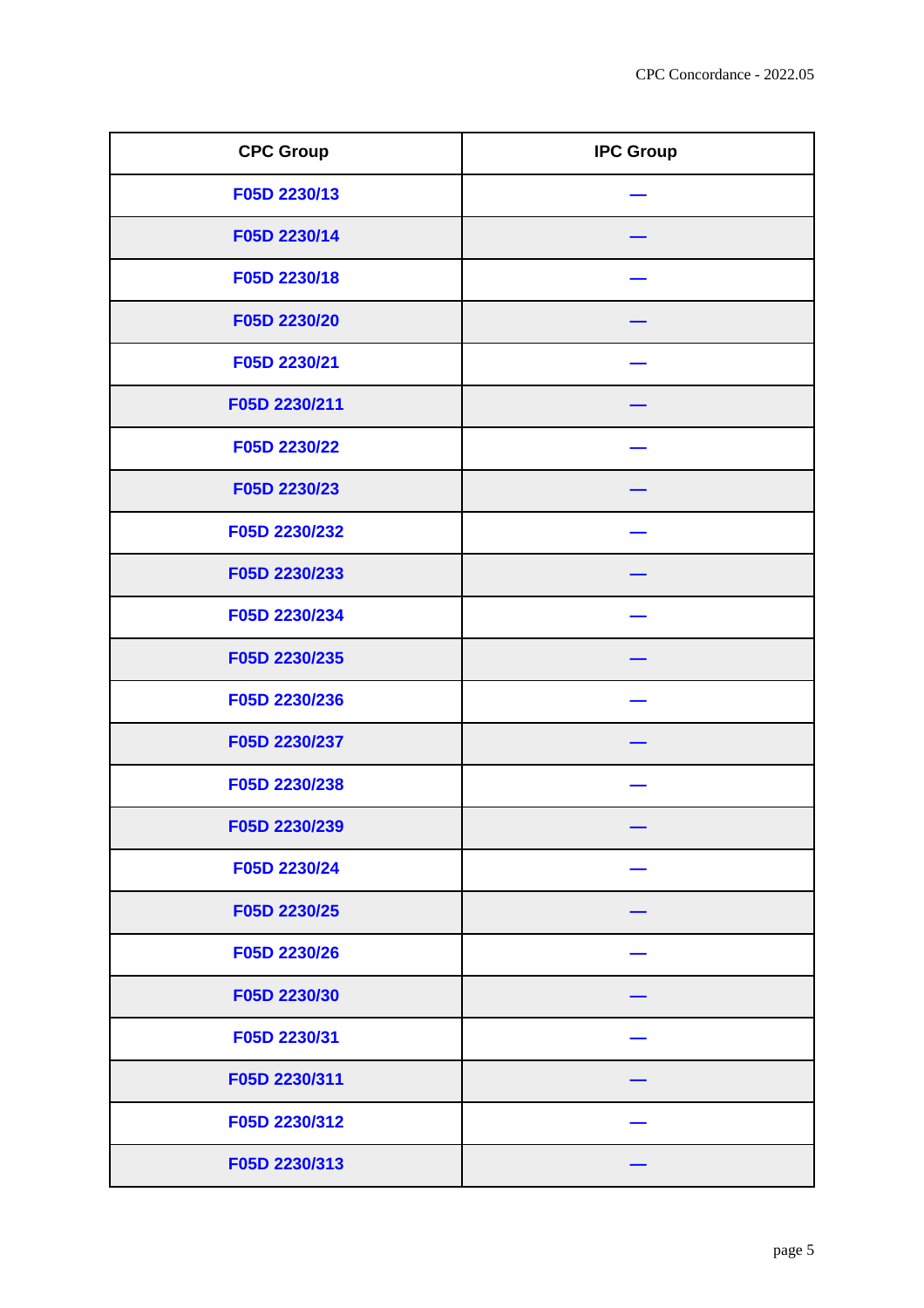| <b>CPC Group</b> | <b>IPC Group</b> |
|------------------|------------------|
| F05D 2230/314    |                  |
| F05D 2230/40     |                  |
| F05D 2230/41     |                  |
| F05D 2230/411    |                  |
| F05D 2230/42     |                  |
| F05D 2230/50     |                  |
| F05D 2230/51     |                  |
| F05D 2230/52     |                  |
| F05D 2230/53     |                  |
| F05D 2230/54     |                  |
| F05D 2230/60     |                  |
| F05D 2230/61     |                  |
| F05D 2230/64     |                  |
| F05D 2230/642    |                  |
| F05D 2230/644    |                  |
| F05D 2230/68     |                  |
| F05D 2230/70     |                  |
| F05D 2230/72     |                  |
| F05D 2230/80     |                  |
| F05D 2230/90     |                  |
| F05D 2240/00     |                  |
| F05D 2240/10     |                  |
| F05D 2240/11     |                  |
| F05D 2240/12     |                  |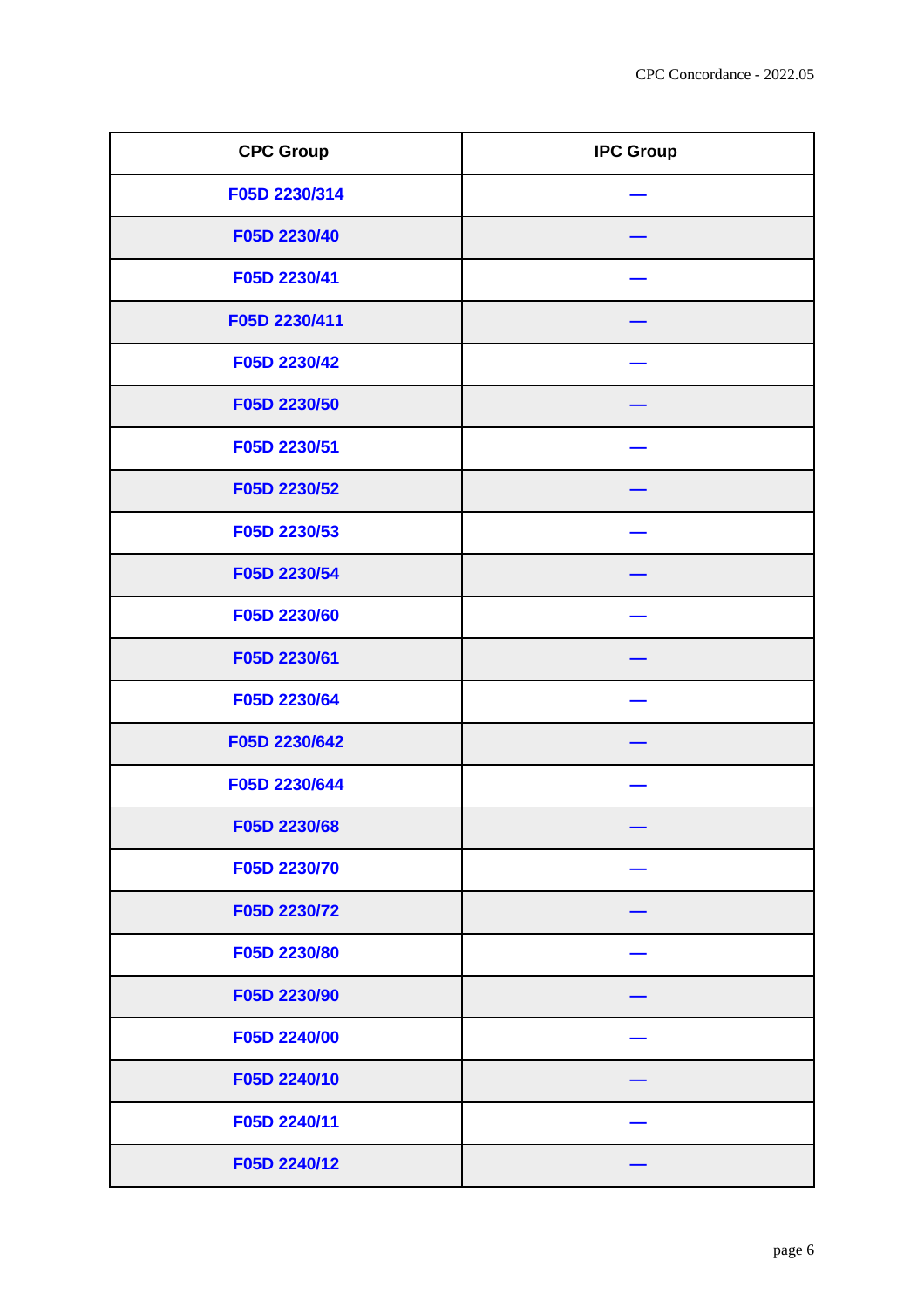| <b>CPC Group</b> | <b>IPC Group</b> |
|------------------|------------------|
| F05D 2240/121    |                  |
| F05D 2240/122    |                  |
| F05D 2240/123    |                  |
| F05D 2240/124    |                  |
| F05D 2240/125    |                  |
| F05D 2240/126    |                  |
| F05D 2240/127    |                  |
| F05D 2240/128    |                  |
| F05D 2240/1281   |                  |
| F05D 2240/129    |                  |
| F05D 2240/14     |                  |
| F05D 2240/15     |                  |
| F05D 2240/20     |                  |
| F05D 2240/24     |                  |
| F05D 2240/241    |                  |
| F05D 2240/242    |                  |
| F05D 2240/243    |                  |
| F05D 2240/30     |                  |
| F05D 2240/301    |                  |
| F05D 2240/302    |                  |
| F05D 2240/303    |                  |
| F05D 2240/304    |                  |
| F05D 2240/305    |                  |
| F05D 2240/306    |                  |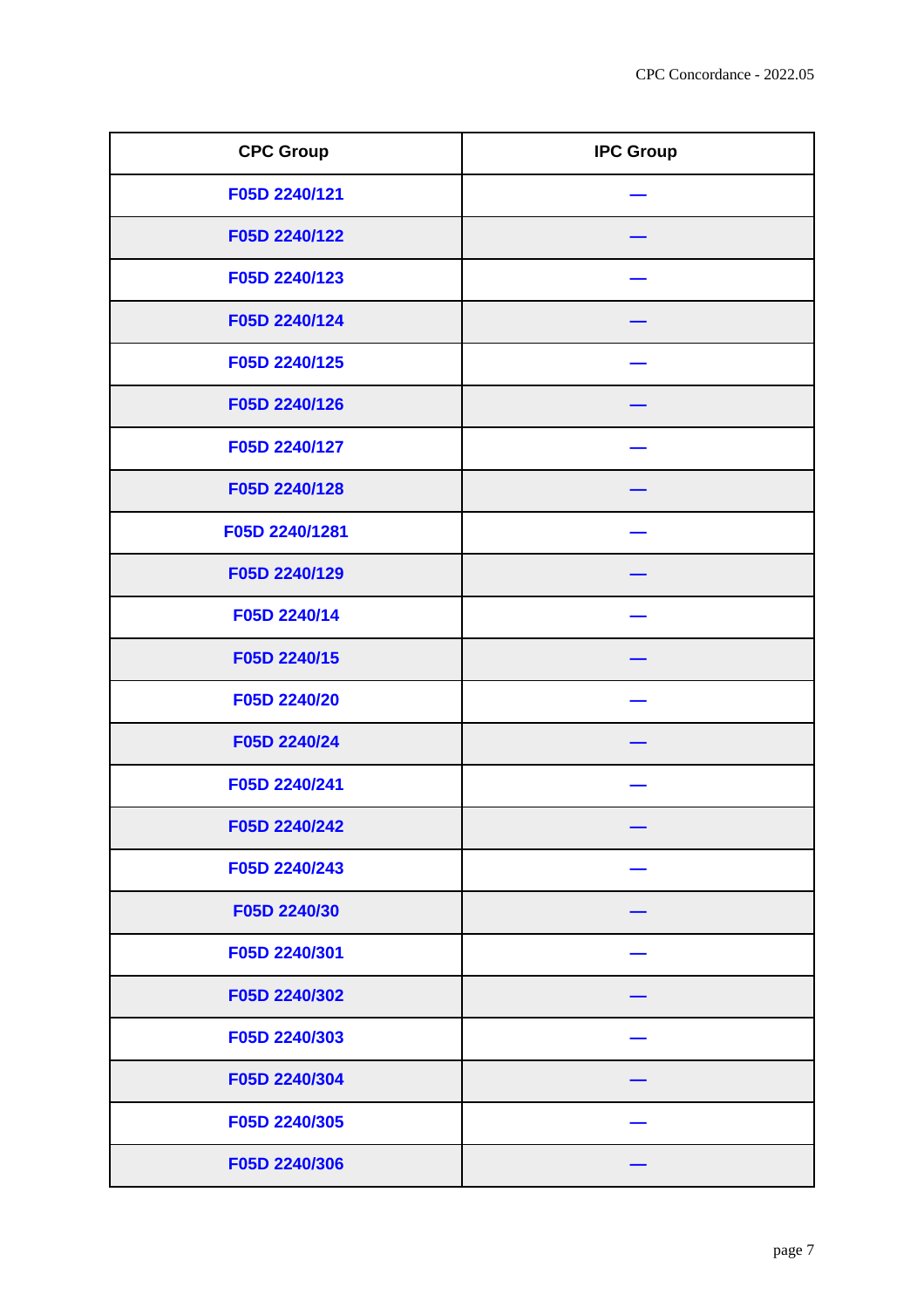| <b>CPC Group</b> | <b>IPC Group</b> |
|------------------|------------------|
| F05D 2240/307    |                  |
| F05D 2240/31     |                  |
| F05D 2240/35     |                  |
| F05D 2240/36     |                  |
| F05D 2240/40     |                  |
| F05D 2240/50     |                  |
| F05D 2240/51     |                  |
| F05D 2240/511    |                  |
| F05D 2240/515    |                  |
| F05D 2240/52     |                  |
| F05D 2240/53     |                  |
| F05D 2240/54     |                  |
| F05D 2240/55     |                  |
| F05D 2240/56     |                  |
| F05D 2240/57     |                  |
| F05D 2240/58     |                  |
| F05D 2240/581    |                  |
| F05D 2240/59     |                  |
| F05D 2240/60     |                  |
| F05D 2240/61     |                  |
| F05D 2240/62     |                  |
| F05D 2240/63     |                  |
| F05D 2240/70     |                  |
| F05D 2240/80     |                  |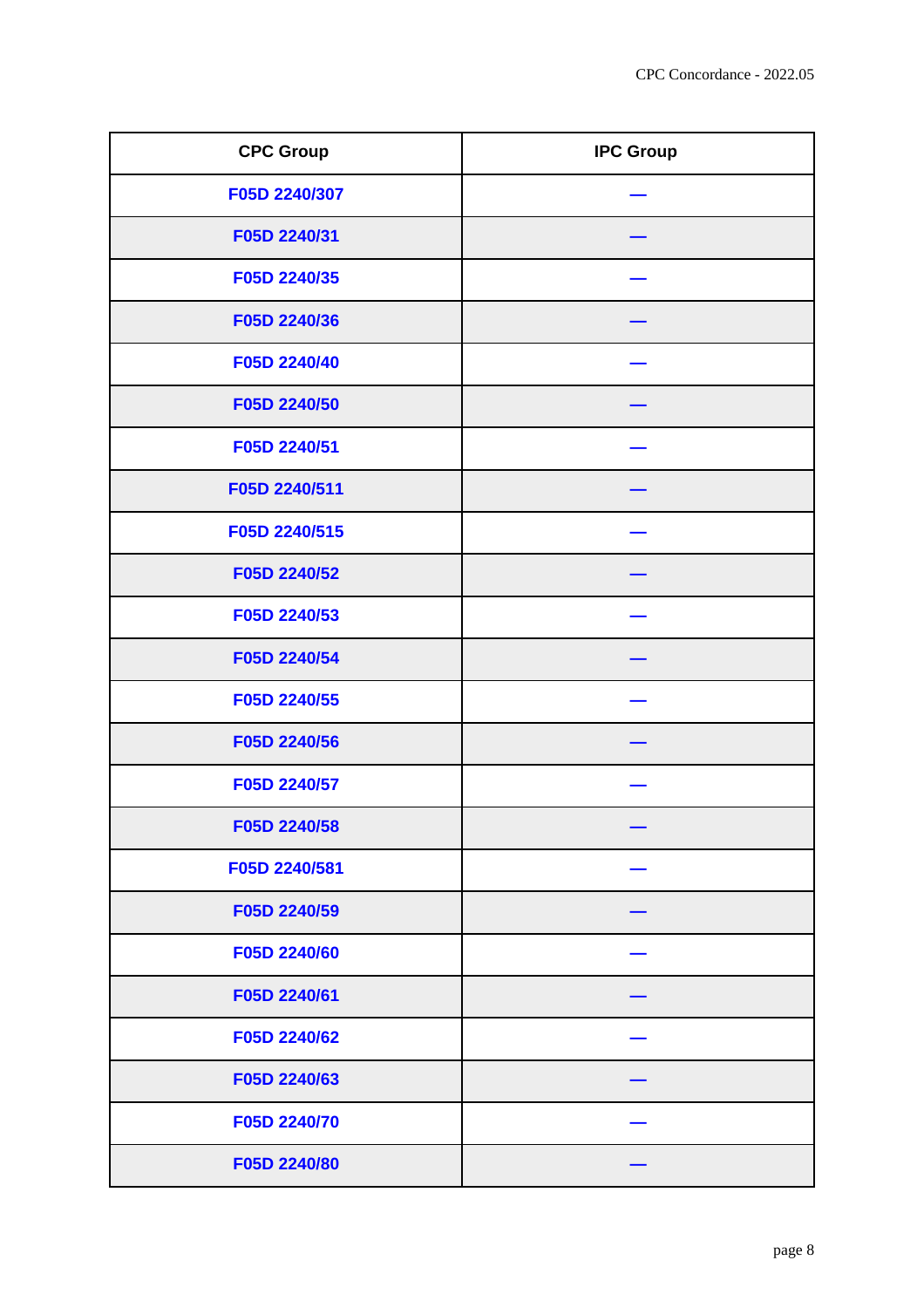| <b>CPC Group</b> | <b>IPC Group</b> |
|------------------|------------------|
| F05D 2240/81     |                  |
| F05D 2240/90     |                  |
| F05D 2240/91     |                  |
| F05D 2250/00     |                  |
| F05D 2250/10     |                  |
| F05D 2250/11     |                  |
| F05D 2250/12     |                  |
| F05D 2250/121    |                  |
| F05D 2250/13     |                  |
| F05D 2250/131    |                  |
| F05D 2250/132    |                  |
| F05D 2250/14     |                  |
| F05D 2250/141    |                  |
| F05D 2250/15     |                  |
| F05D 2250/16     |                  |
| F05D 2250/17     |                  |
| F05D 2250/18     |                  |
| F05D 2250/181    |                  |
| F05D 2250/182    |                  |
| F05D 2250/183    |                  |
| F05D 2250/184    |                  |
| F05D 2250/185    |                  |
| F05D 2250/19     |                  |
| F05D 2250/191    |                  |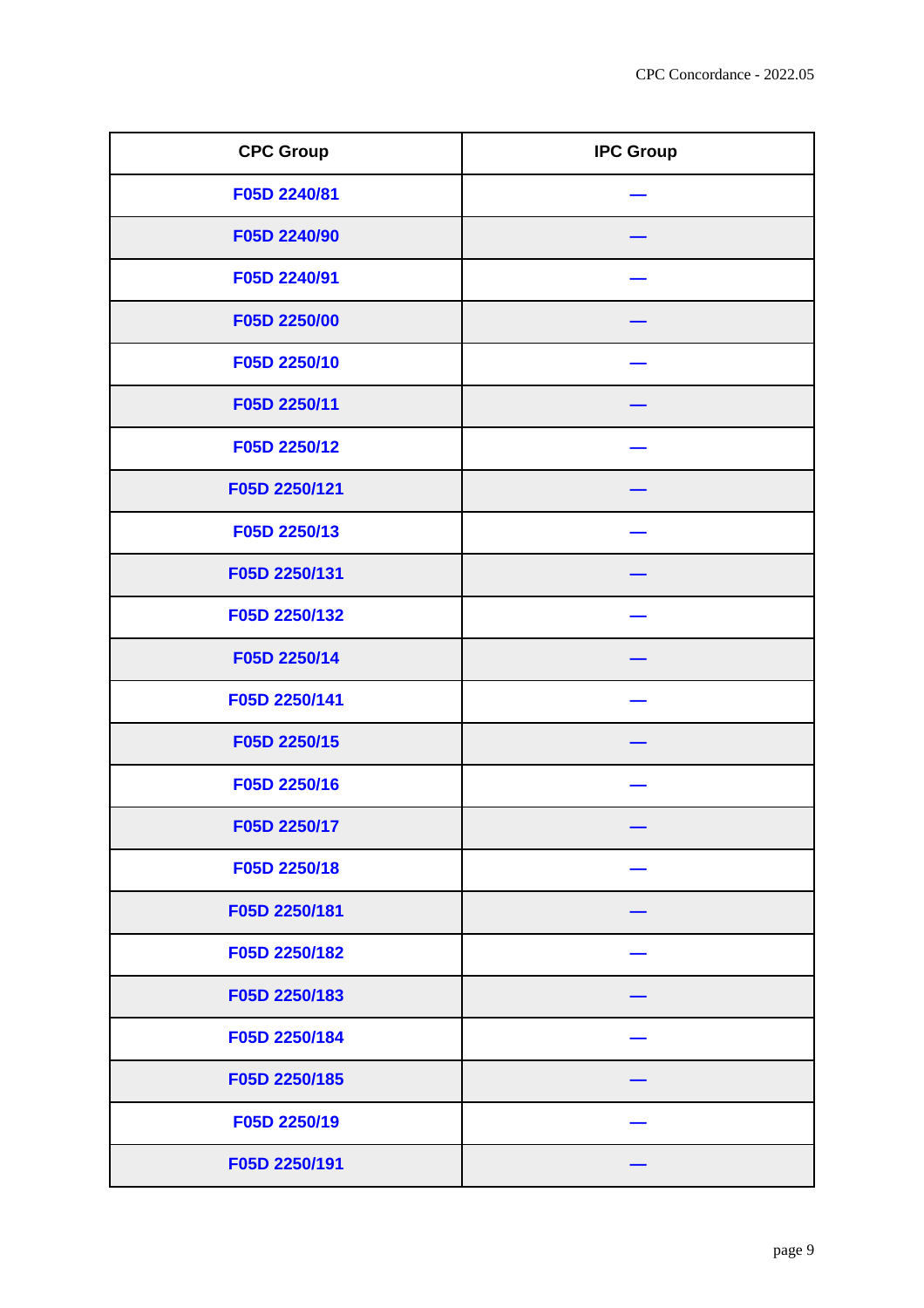| <b>CPC Group</b> | <b>IPC Group</b> |
|------------------|------------------|
| F05D 2250/192    |                  |
| F05D 2250/193    |                  |
| F05D 2250/20     |                  |
| F05D 2250/21     |                  |
| F05D 2250/22     |                  |
| F05D 2250/221    |                  |
| F05D 2250/23     |                  |
| F05D 2250/231    |                  |
| F05D 2250/232    |                  |
| F05D 2250/24     |                  |
| F05D 2250/241    |                  |
| F05D 2250/25     |                  |
| F05D 2250/26     |                  |
| F05D 2250/27     |                  |
| F05D 2250/28     |                  |
| F05D 2250/281    |                  |
| F05D 2250/282    |                  |
| F05D 2250/283    |                  |
| F05D 2250/29     |                  |
| F05D 2250/291    |                  |
| F05D 2250/292    |                  |
| F05D 2250/293    |                  |
| F05D 2250/294    |                  |
| F05D 2250/30     |                  |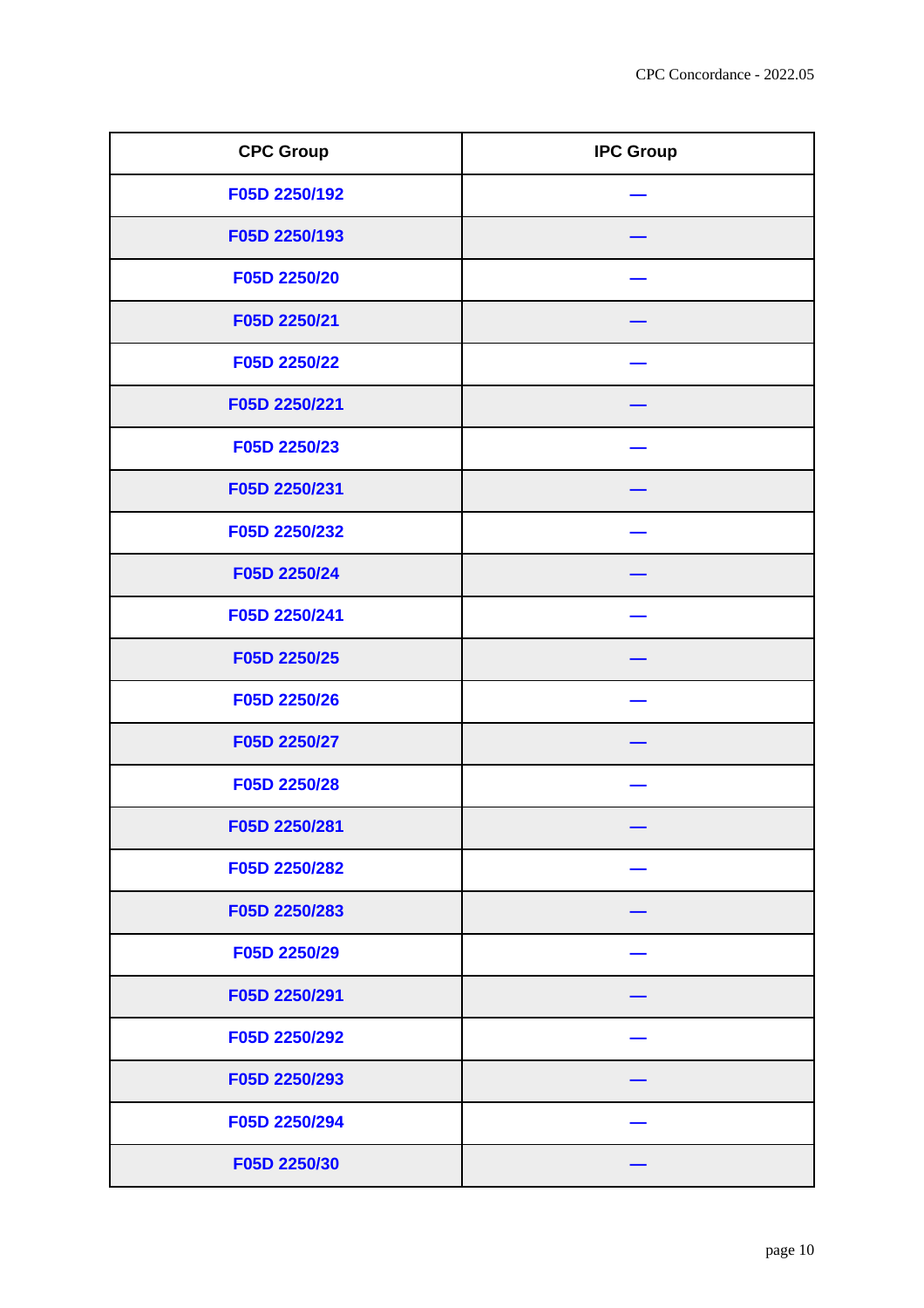| <b>CPC Group</b> | <b>IPC Group</b> |
|------------------|------------------|
| F05D 2250/31     |                  |
| F05D 2250/311    |                  |
| F05D 2250/312    |                  |
| F05D 2250/313    |                  |
| F05D 2250/314    |                  |
| F05D 2250/315    |                  |
| F05D 2250/32     |                  |
| F05D 2250/321    |                  |
| F05D 2250/322    |                  |
| F05D 2250/323    |                  |
| F05D 2250/324    |                  |
| F05D 2250/33     |                  |
| F05D 2250/34     |                  |
| F05D 2250/35     |                  |
| F05D 2250/36     |                  |
| F05D 2250/37     |                  |
| F05D 2250/38     |                  |
| F05D 2250/40     |                  |
| F05D 2250/41     |                  |
| F05D 2250/411    |                  |
| F05D 2250/42     |                  |
| F05D 2250/43     |                  |
| F05D 2250/44     |                  |
| F05D 2250/50     |                  |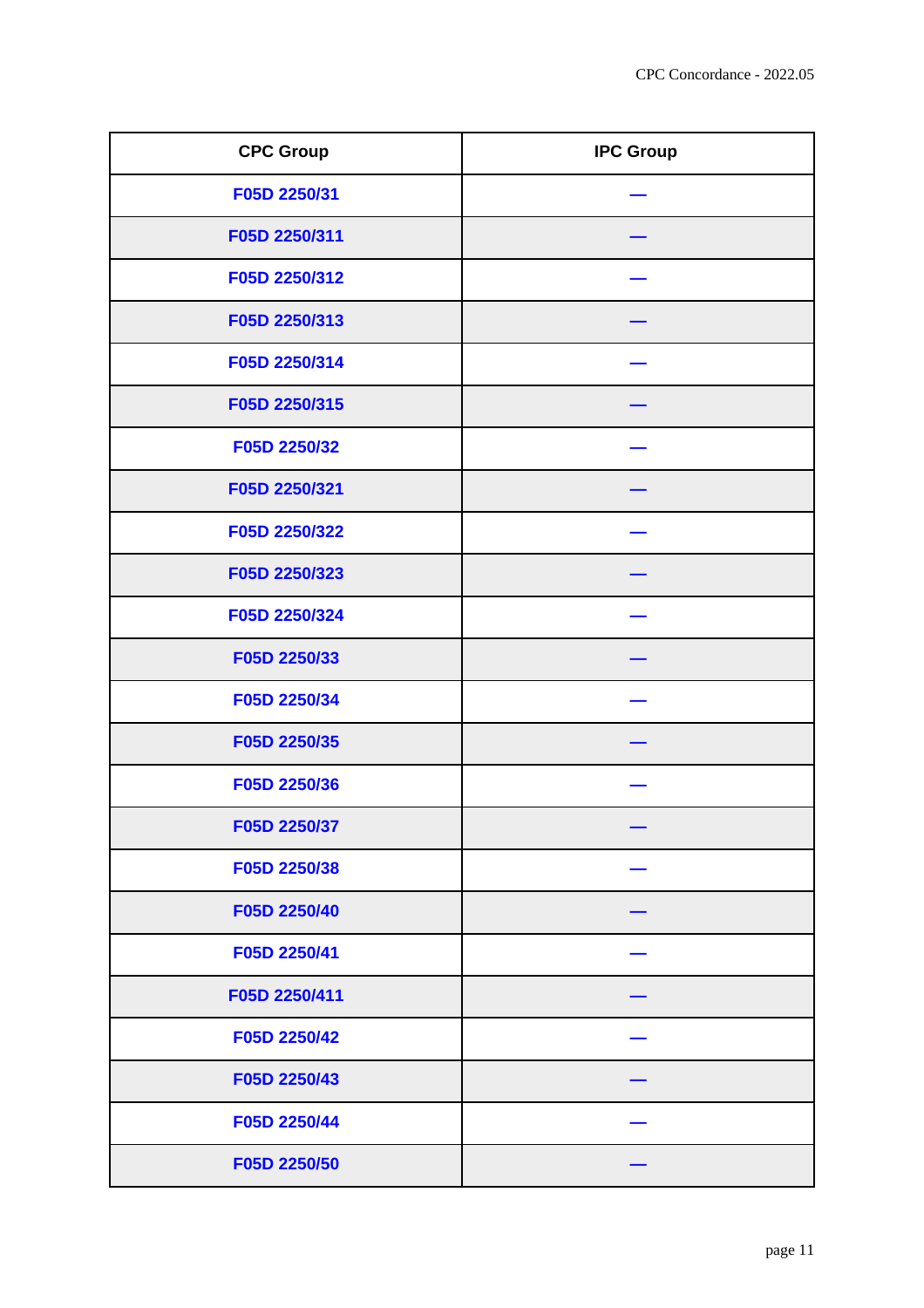| <b>CPC Group</b> | <b>IPC Group</b> |
|------------------|------------------|
| F05D 2250/51     |                  |
| F05D 2250/511    |                  |
| F05D 2250/512    |                  |
| F05D 2250/52     |                  |
| F05D 2250/53     |                  |
| F05D 2250/60     |                  |
| F05D 2250/61     |                  |
| F05D 2250/611    |                  |
| F05D 2250/62     |                  |
| F05D 2250/621    |                  |
| F05D 2250/63     |                  |
| F05D 2250/70     |                  |
| F05D 2250/71     |                  |
| F05D 2250/711    |                  |
| F05D 2250/712    |                  |
| F05D 2250/713    |                  |
| F05D 2250/72     |                  |
| F05D 2250/73     |                  |
| F05D 2250/74     |                  |
| F05D 2250/75     |                  |
| F05D 2250/80     |                  |
| F05D 2250/82     |                  |
| F05D 2250/84     |                  |
| F05D 2250/90     |                  |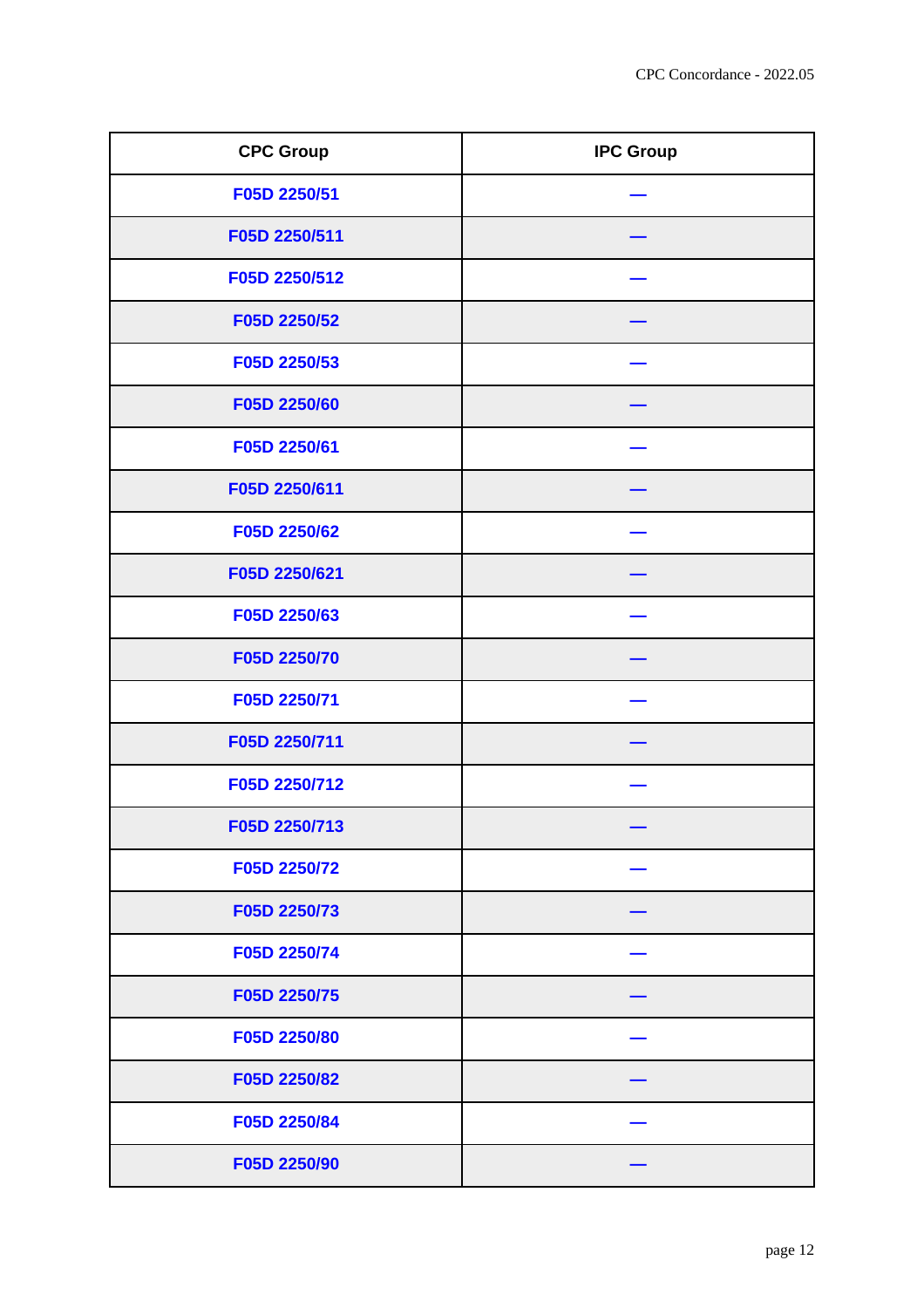| <b>CPC Group</b> | <b>IPC Group</b> |
|------------------|------------------|
| F05D 2260/00     |                  |
| F05D 2260/02     |                  |
| F05D 2260/10     |                  |
| F05D 2260/12     |                  |
| F05D 2260/14     |                  |
| F05D 2260/15     |                  |
| F05D 2260/16     |                  |
| F05D 2260/20     |                  |
| F05D 2260/201    |                  |
| F05D 2260/202    |                  |
| F05D 2260/203    |                  |
| F05D 2260/204    |                  |
| F05D 2260/205    |                  |
| F05D 2260/207    |                  |
| F05D 2260/208    |                  |
| F05D 2260/209    |                  |
| F05D 2260/211    |                  |
| F05D 2260/212    |                  |
| F05D 2260/213    |                  |
| F05D 2260/221    |                  |
| F05D 2260/2212   |                  |
| F05D 2260/2214   |                  |
| F05D 2260/22141  |                  |
| F05D 2260/231    |                  |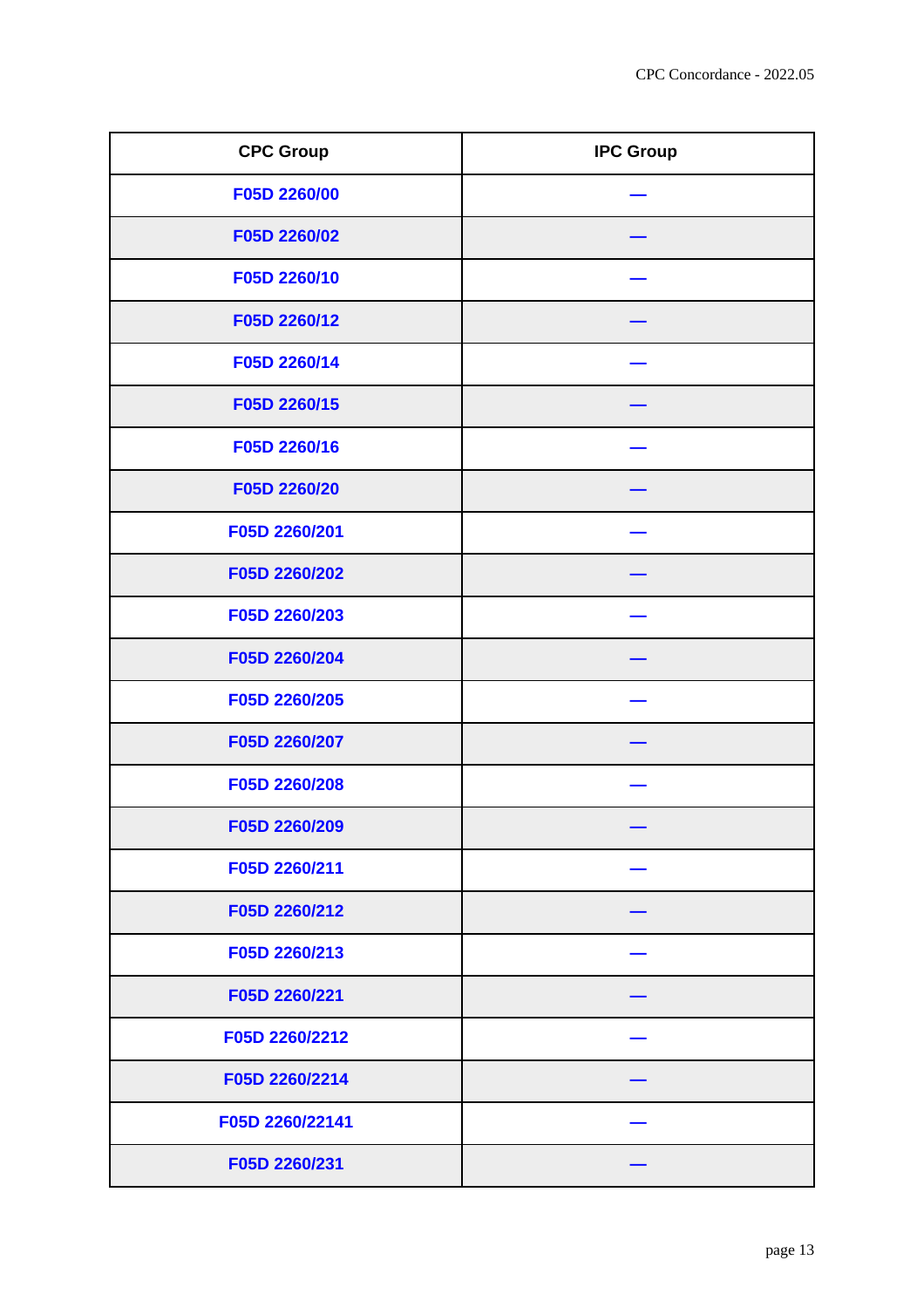| <b>CPC Group</b> | <b>IPC Group</b> |
|------------------|------------------|
| F05D 2260/232    |                  |
| F05D 2260/2322   |                  |
| F05D 2260/234    |                  |
| F05D 2260/24     |                  |
| F05D 2260/30     |                  |
| F05D 2260/31     |                  |
| F05D 2260/311    |                  |
| F05D 2260/32     |                  |
| F05D 2260/33     |                  |
| F05D 2260/34     |                  |
| F05D 2260/35     |                  |
| F05D 2260/36     |                  |
| F05D 2260/37     |                  |
| F05D 2260/38     |                  |
| F05D 2260/39     |                  |
| F05D 2260/40     |                  |
| F05D 2260/402    |                  |
| F05D 2260/4021   |                  |
| F05D 2260/4022   |                  |
| F05D 2260/4023   |                  |
| F05D 2260/403    |                  |
| F05D 2260/4031   |                  |
| F05D 2260/40311  |                  |
| F05D 2260/404    |                  |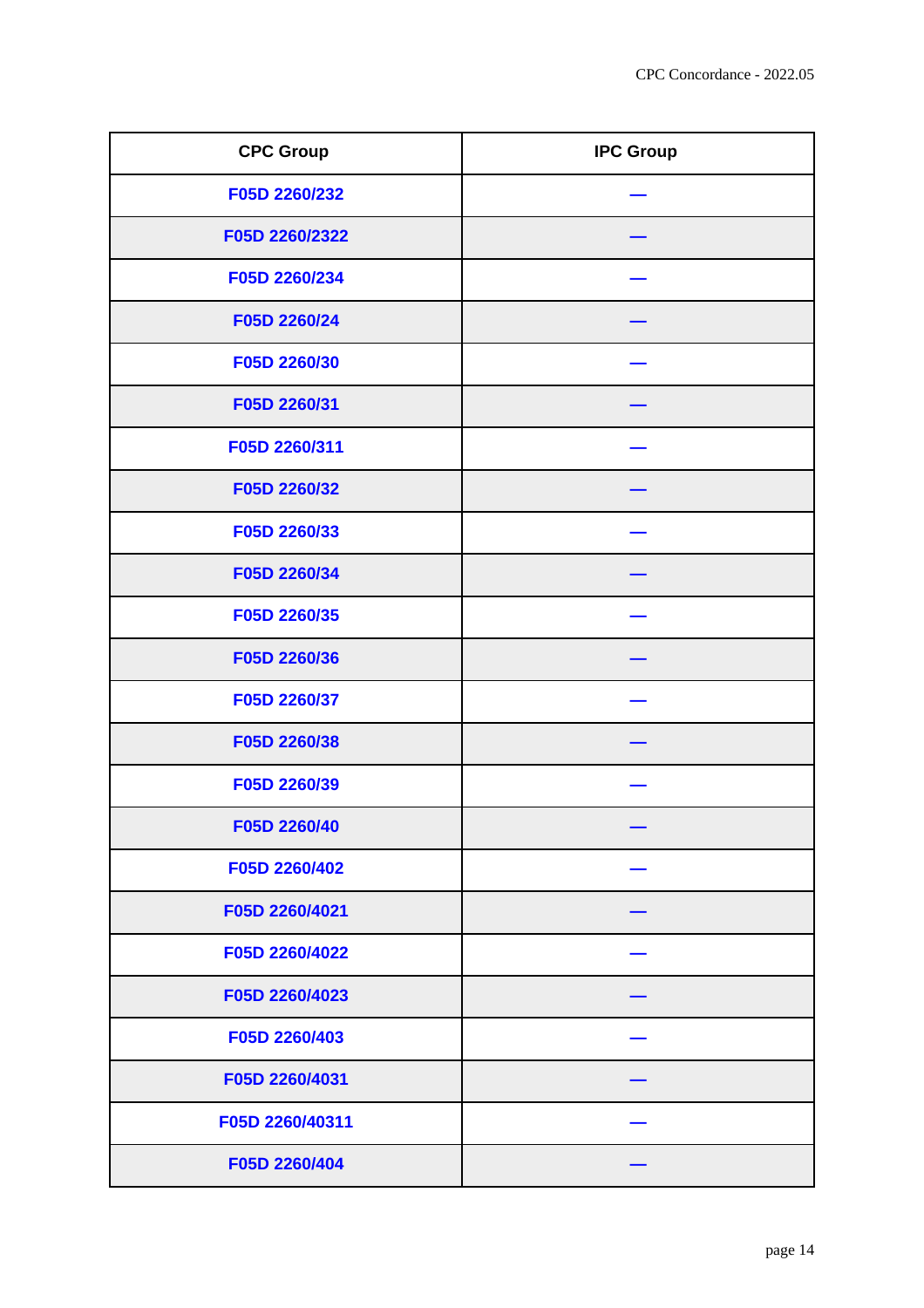| <b>CPC Group</b> | <b>IPC Group</b> |
|------------------|------------------|
| F05D 2260/4041   |                  |
| F05D 2260/406    |                  |
| F05D 2260/407    |                  |
| F05D 2260/408    |                  |
| F05D 2260/42     |                  |
| F05D 2260/43     |                  |
| F05D 2260/50     |                  |
| F05D 2260/52     |                  |
| F05D 2260/53     |                  |
| F05D 2260/532    |                  |
| F05D 2260/54     |                  |
| F05D 2260/55     |                  |
| F05D 2260/56     |                  |
| F05D 2260/57     |                  |
| F05D 2260/60     |                  |
| F05D 2260/601    |                  |
| F05D 2260/602    |                  |
| F05D 2260/6022   |                  |
| F05D 2260/604    |                  |
| F05D 2260/605    |                  |
| F05D 2260/606    |                  |
| F05D 2260/607    |                  |
| F05D 2260/608    |                  |
| F05D 2260/609    |                  |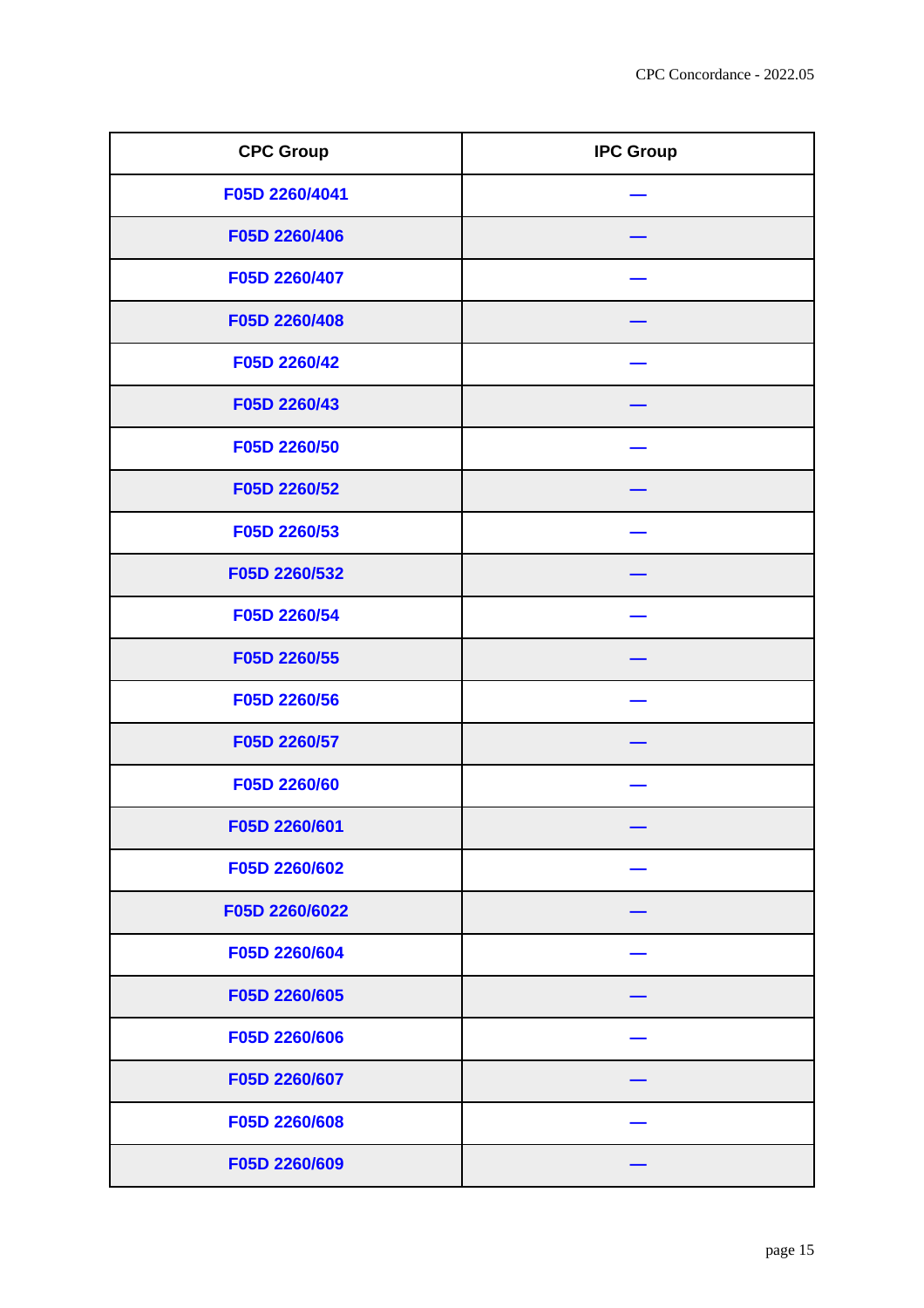| <b>CPC Group</b> | <b>IPC Group</b> |
|------------------|------------------|
| F05D 2260/61     |                  |
| F05D 2260/611    |                  |
| F05D 2260/70     |                  |
| F05D 2260/71     |                  |
| F05D 2260/72     |                  |
| F05D 2260/74     |                  |
| F05D 2260/75     |                  |
| F05D 2260/76     |                  |
| F05D 2260/77     |                  |
| F05D 2260/78     |                  |
| F05D 2260/79     |                  |
| F05D 2260/80     |                  |
| F05D 2260/81     |                  |
| F05D 2260/82     |                  |
| F05D 2260/821    |                  |
| F05D 2260/83     |                  |
| F05D 2260/84     |                  |
| F05D 2260/85     |                  |
| F05D 2260/90     |                  |
| F05D 2260/901    |                  |
| F05D 2260/902    |                  |
| F05D 2260/903    |                  |
| F05D 2260/904    |                  |
| F05D 2260/94     |                  |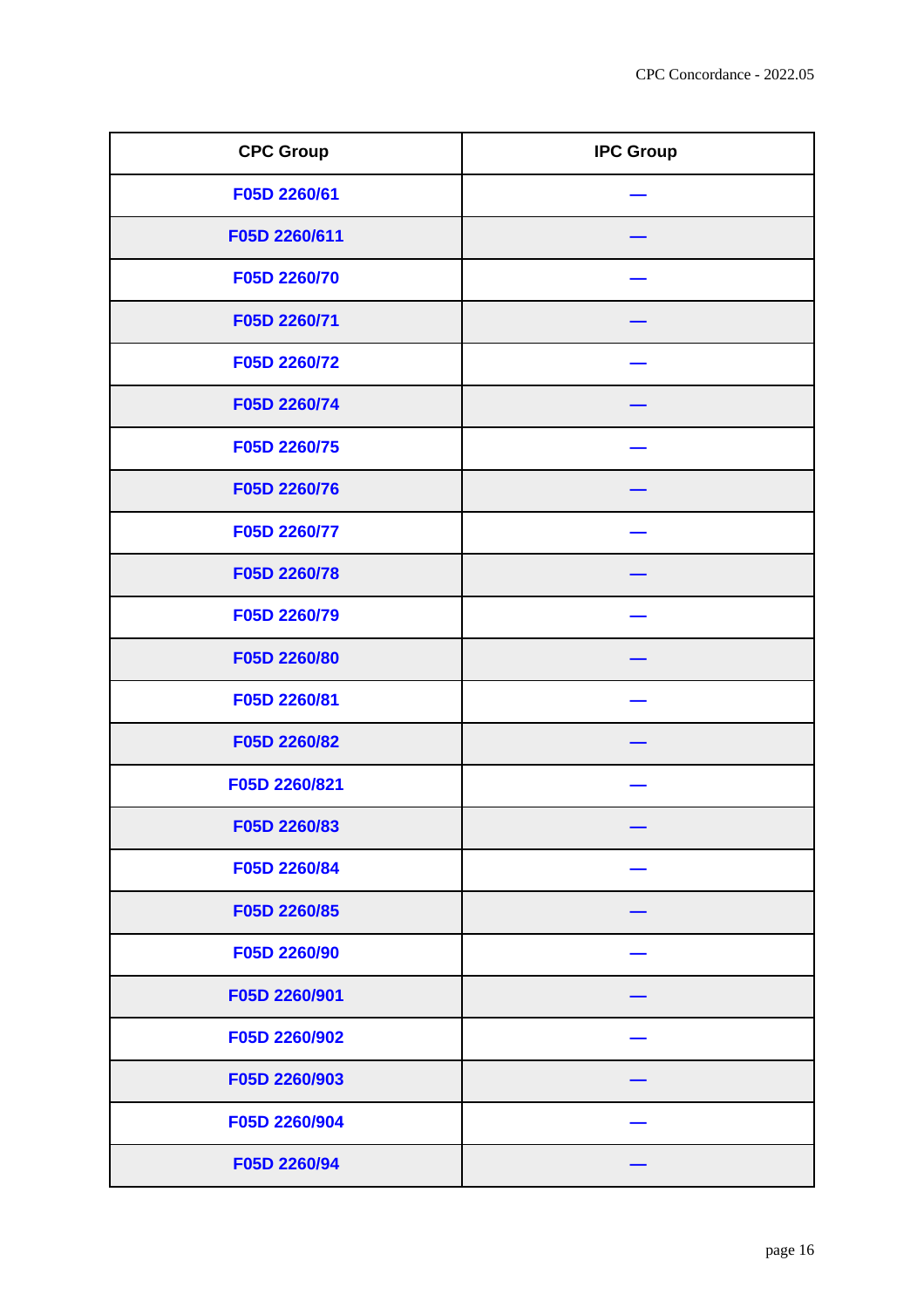| <b>CPC Group</b> | <b>IPC Group</b> |
|------------------|------------------|
| F05D 2260/941    |                  |
| F05D 2260/95     |                  |
| F05D 2260/96     |                  |
| F05D 2260/961    |                  |
| F05D 2260/962    |                  |
| F05D 2260/963    |                  |
| F05D 2260/964    |                  |
| F05D 2260/97     |                  |
| F05D 2260/972    |                  |
| F05D 2260/98     |                  |
| F05D 2260/99     |                  |
| F05D 2270/00     |                  |
| F05D 2270/01     |                  |
| F05D 2270/02     |                  |
| F05D 2270/021    |                  |
| F05D 2270/022    |                  |
| F05D 2270/023    |                  |
| F05D 2270/024    |                  |
| F05D 2270/03     |                  |
| F05D 2270/04     |                  |
| F05D 2270/042    |                  |
| F05D 2270/044    |                  |
| F05D 2270/05     |                  |
| F05D 2270/051    |                  |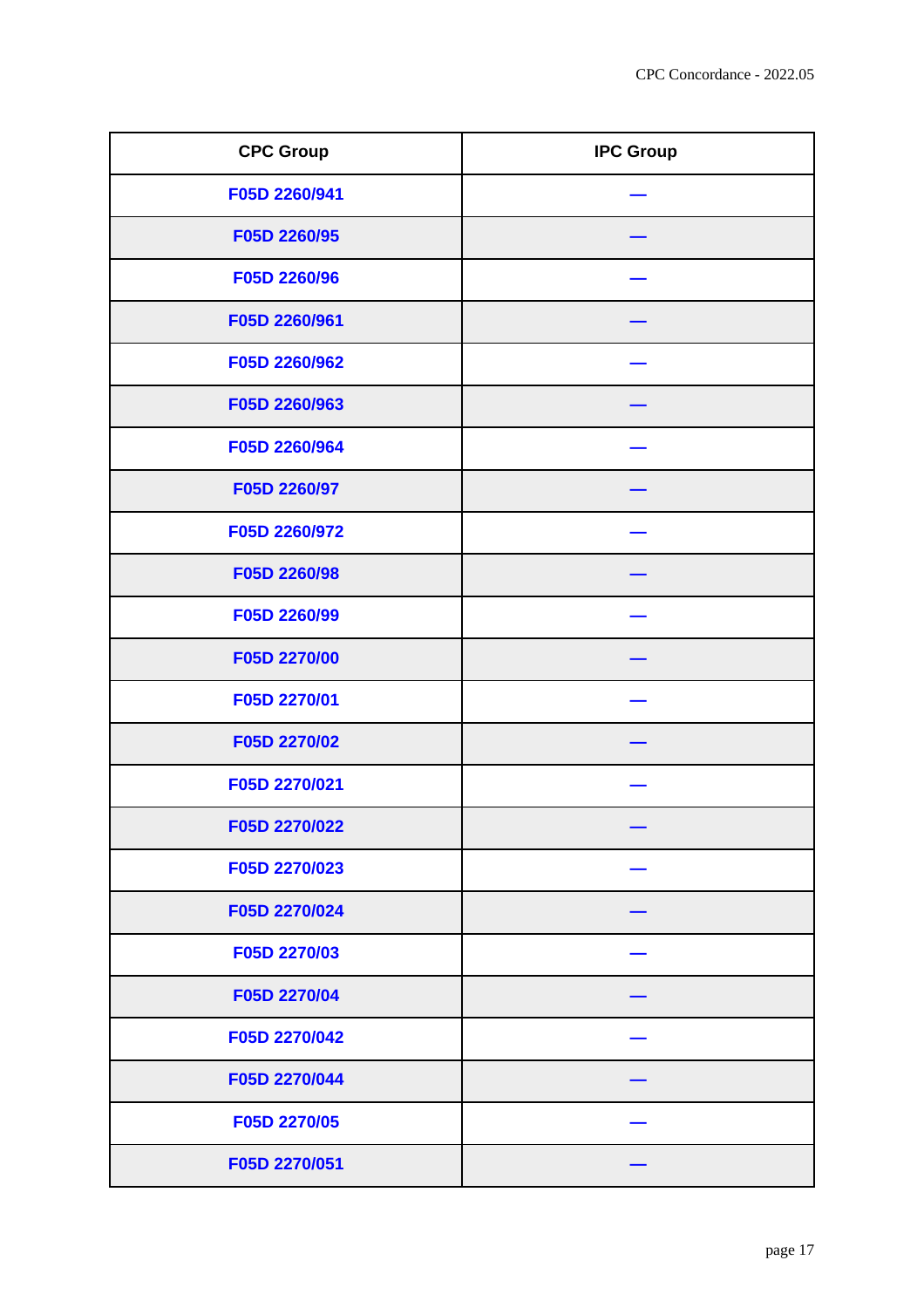| <b>CPC Group</b> | <b>IPC Group</b> |
|------------------|------------------|
| F05D 2270/052    |                  |
| F05D 2270/053    |                  |
| F05D 2270/06     |                  |
| F05D 2270/061    |                  |
| F05D 2270/07     |                  |
| F05D 2270/071    |                  |
| F05D 2270/08     |                  |
| F05D 2270/081    |                  |
| F05D 2270/082    |                  |
| F05D 2270/083    |                  |
| F05D 2270/0831   |                  |
| F05D 2270/09     |                  |
| F05D 2270/091    |                  |
| F05D 2270/092    |                  |
| F05D 2270/093    |                  |
| F05D 2270/094    |                  |
| F05D 2270/095    |                  |
| F05D 2270/096    |                  |
| F05D 2270/10     |                  |
| F05D 2270/101    |                  |
| F05D 2270/102    |                  |
| F05D 2270/1022   |                  |
| F05D 2270/1024   |                  |
| F05D 2270/11     |                  |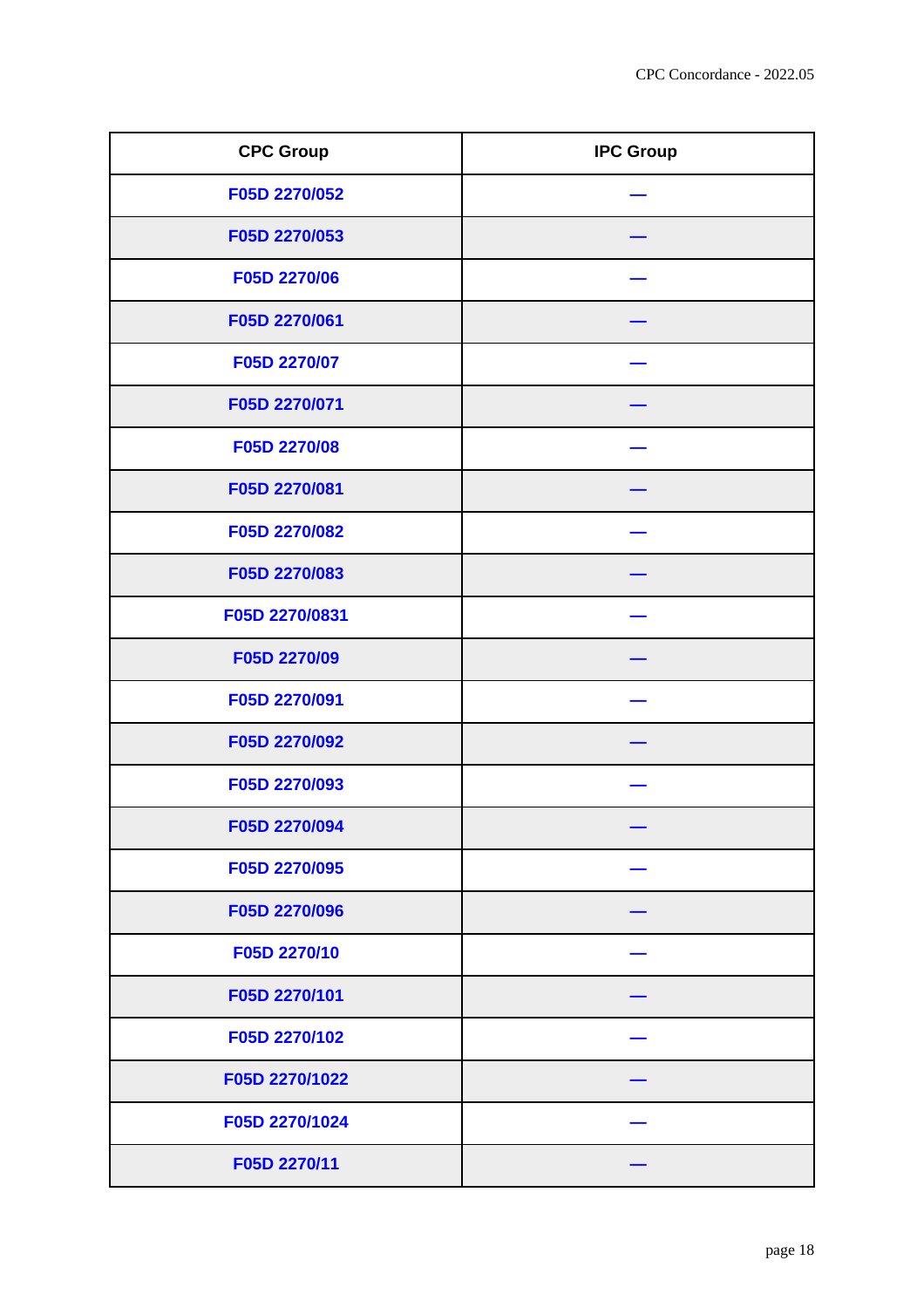| <b>CPC Group</b> | <b>IPC Group</b> |
|------------------|------------------|
| F05D 2270/112    |                  |
| F05D 2270/114    |                  |
| F05D 2270/116    |                  |
| F05D 2270/12     |                  |
| F05D 2270/121    |                  |
| F05D 2270/122    |                  |
| F05D 2270/13     |                  |
| F05D 2270/14     |                  |
| F05D 2270/16     |                  |
| F05D 2270/17     |                  |
| F05D 2270/172    |                  |
| F05D 2270/173    |                  |
| F05D 2270/18     |                  |
| F05D 2270/20     |                  |
| F05D 2270/30     |                  |
| F05D 2270/301    |                  |
| F05D 2270/3011   |                  |
| F05D 2270/3013   |                  |
| F05D 2270/3015   |                  |
| F05D 2270/303    |                  |
| F05D 2270/3032   |                  |
| F05D 2270/304    |                  |
| F05D 2270/305    |                  |
| F05D 2270/306    |                  |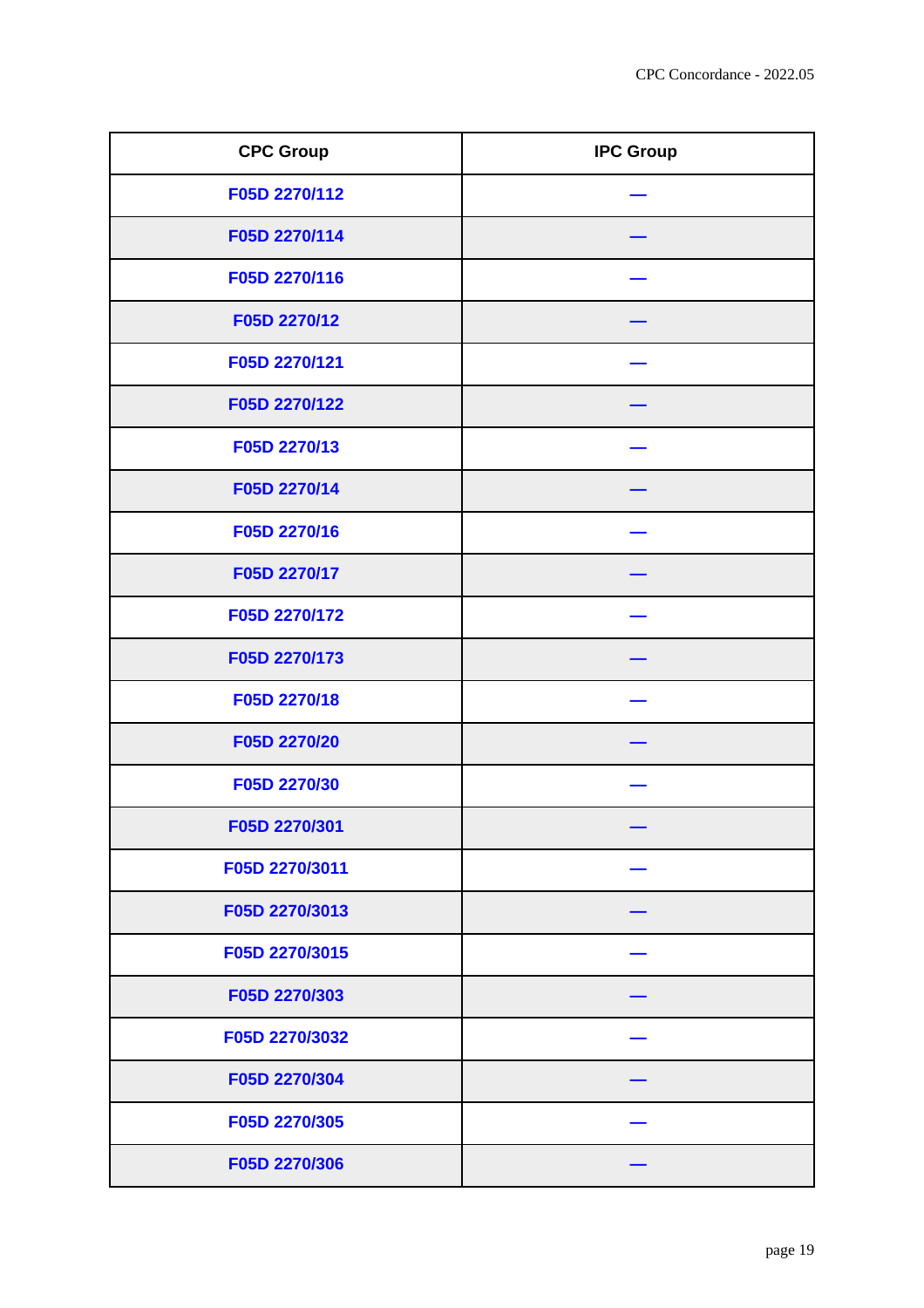| <b>CPC Group</b> | <b>IPC Group</b> |
|------------------|------------------|
| F05D 2270/3061   |                  |
| F05D 2270/3062   |                  |
| F05D 2270/309    |                  |
| F05D 2270/31     |                  |
| F05D 2270/311    |                  |
| F05D 2270/312    |                  |
| F05D 2270/313    |                  |
| F05D 2270/331    |                  |
| F05D 2270/332    |                  |
| F05D 2270/333    |                  |
| F05D 2270/334    |                  |
| F05D 2270/335    |                  |
| F05D 2270/336    |                  |
| F05D 2270/40     |                  |
| F05D 2270/42     |                  |
| F05D 2270/44     |                  |
| F05D 2270/46     |                  |
| F05D 2270/50     |                  |
| F05D 2270/52     |                  |
| F05D 2270/54     |                  |
| F05D 2270/56     |                  |
| F05D 2270/58     |                  |
| F05D 2270/60     |                  |
| F05D 2270/62     |                  |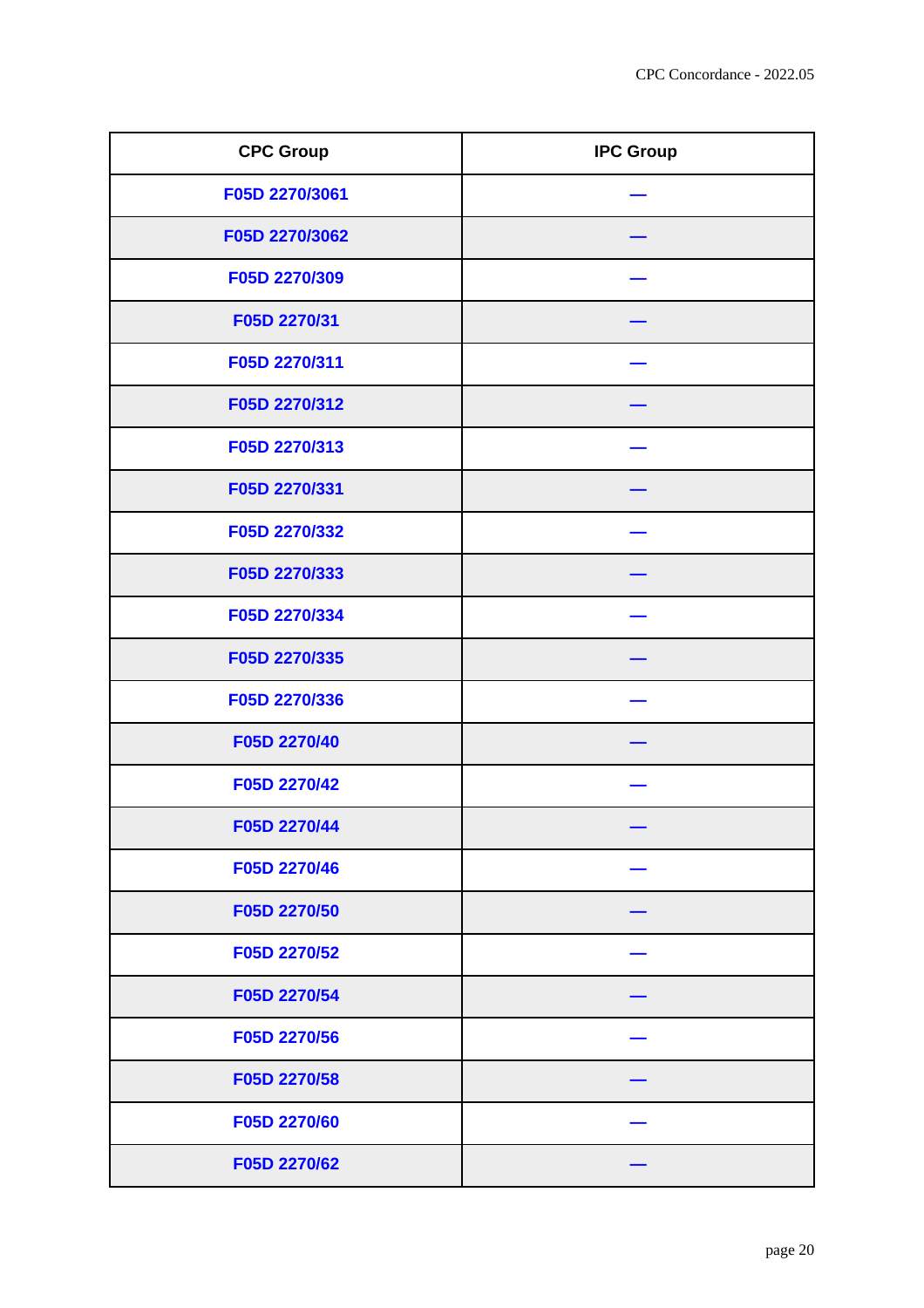| <b>CPC Group</b> | <b>IPC Group</b> |
|------------------|------------------|
| F05D 2270/64     |                  |
| F05D 2270/65     |                  |
| F05D 2270/66     |                  |
| F05D 2270/70     |                  |
| F05D 2270/701    |                  |
| F05D 2270/702    |                  |
| F05D 2270/703    |                  |
| F05D 2270/704    |                  |
| F05D 2270/705    |                  |
| F05D 2270/706    |                  |
| F05D 2270/707    |                  |
| F05D 2270/708    |                  |
| F05D 2270/709    |                  |
| F05D 2270/71     |                  |
| F05D 2270/80     |                  |
| F05D 2270/802    |                  |
| F05D 2270/803    |                  |
| F05D 2270/804    |                  |
| F05D 2270/8041   |                  |
| F05D 2270/805    |                  |
| F05D 2270/806    |                  |
| F05D 2270/807    |                  |
| F05D 2270/808    |                  |
| F05D 2270/809    |                  |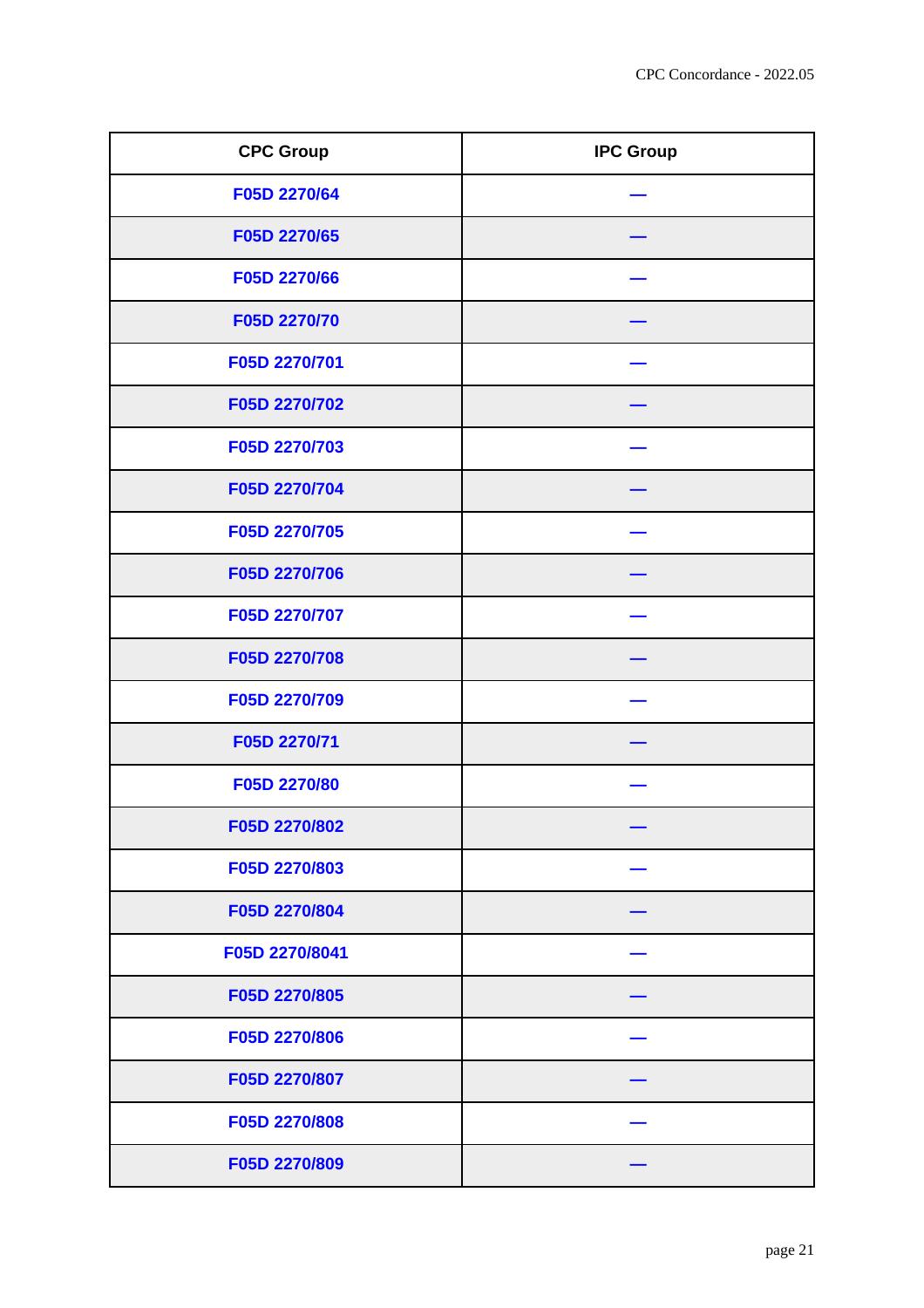| <b>CPC Group</b> | <b>IPC Group</b> |
|------------------|------------------|
| F05D 2270/81     |                  |
| F05D 2270/821    |                  |
| F05D 2300/00     |                  |
| F05D 2300/10     |                  |
| F05D 2300/11     |                  |
| F05D 2300/111    |                  |
| F05D 2300/12     |                  |
| F05D 2300/121    |                  |
| F05D 2300/122    |                  |
| F05D 2300/123    |                  |
| F05D 2300/124    |                  |
| F05D 2300/125    |                  |
| F05D 2300/13     |                  |
| F05D 2300/131    |                  |
| F05D 2300/132    |                  |
| F05D 2300/133    |                  |
| F05D 2300/134    |                  |
| F05D 2300/135    |                  |
| F05D 2300/14     |                  |
| F05D 2300/141    |                  |
| F05D 2300/142    |                  |
| F05D 2300/143    |                  |
| F05D 2300/1431   |                  |
| F05D 2300/1432   |                  |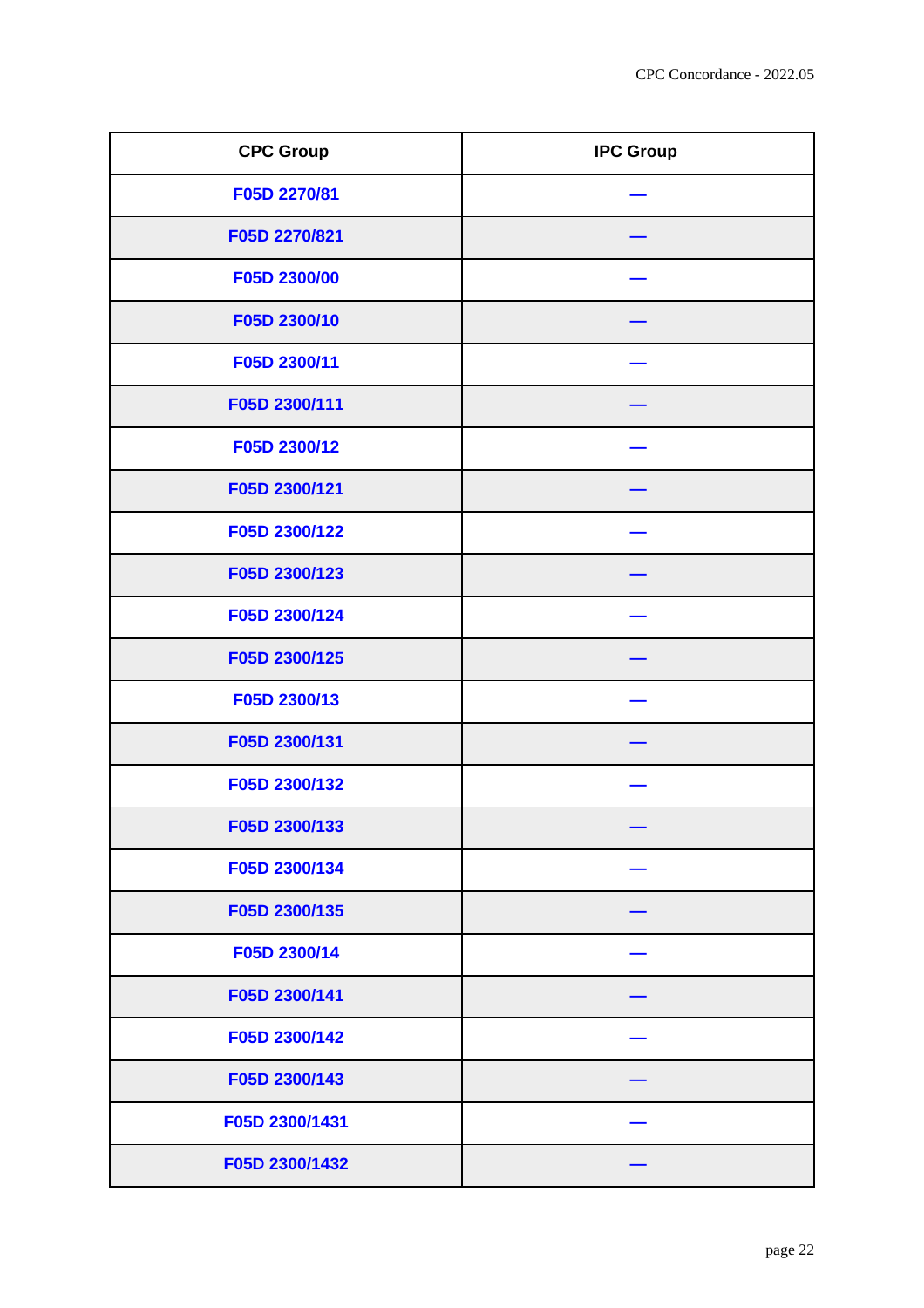| <b>CPC Group</b> | <b>IPC Group</b> |
|------------------|------------------|
| F05D 2300/1433   |                  |
| F05D 2300/1434   |                  |
| F05D 2300/1435   |                  |
| F05D 2300/15     |                  |
| F05D 2300/16     |                  |
| F05D 2300/1602   |                  |
| F05D 2300/1604   |                  |
| F05D 2300/1606   |                  |
| F05D 2300/1608   |                  |
| F05D 2300/161    |                  |
| F05D 2300/1612   |                  |
| F05D 2300/1614   |                  |
| F05D 2300/1616   |                  |
| F05D 2300/1618   |                  |
| F05D 2300/17     |                  |
| F05D 2300/171    |                  |
| F05D 2300/172    |                  |
| F05D 2300/1721   |                  |
| F05D 2300/1722   |                  |
| F05D 2300/1723   |                  |
| F05D 2300/173    |                  |
| F05D 2300/174    |                  |
| F05D 2300/175    |                  |
| F05D 2300/176    |                  |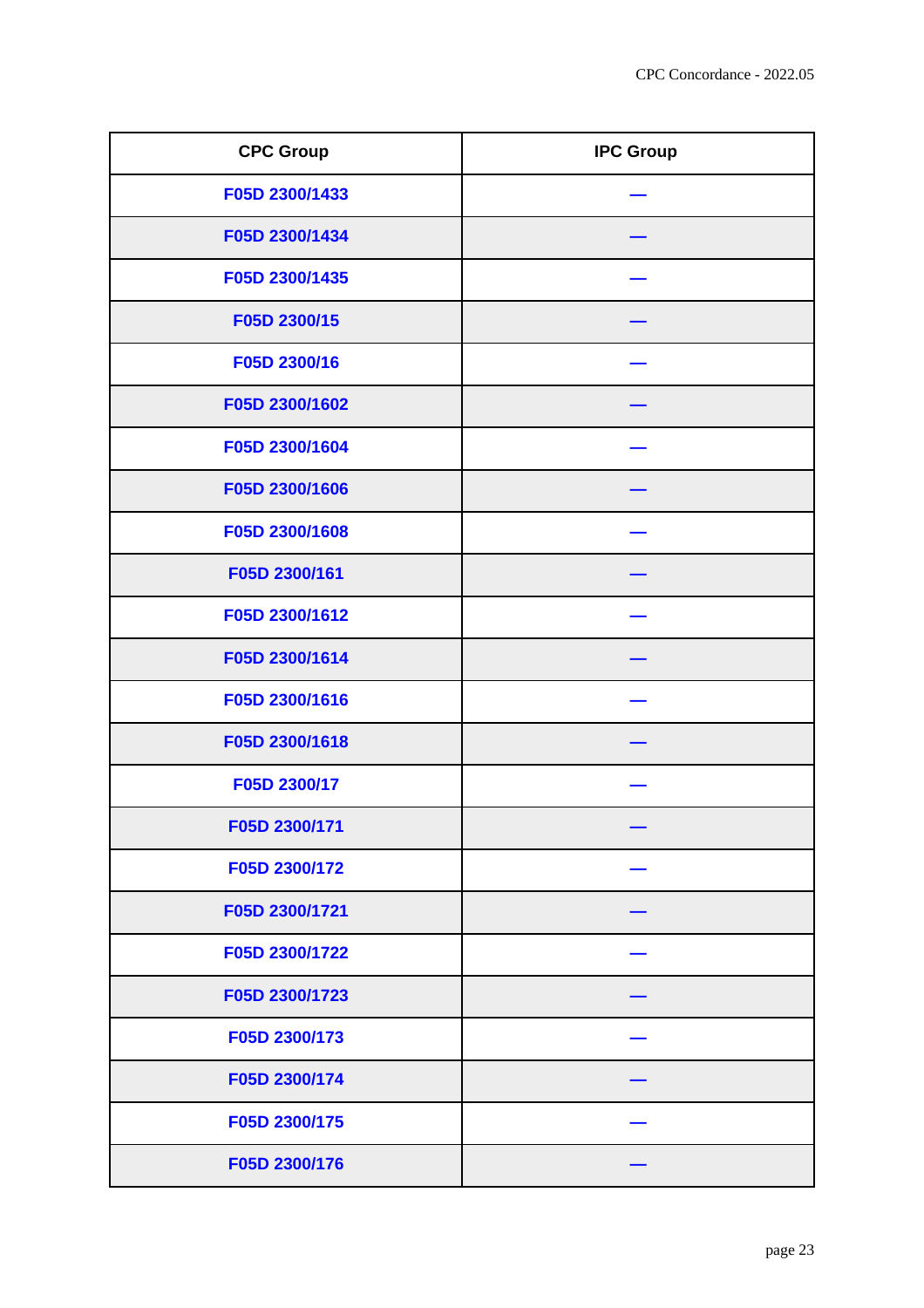| <b>CPC Group</b> | <b>IPC Group</b> |
|------------------|------------------|
| F05D 2300/177    |                  |
| F05D 2300/18     |                  |
| F05D 2300/182    |                  |
| F05D 2300/20     |                  |
| F05D 2300/21     |                  |
| F05D 2300/2102   |                  |
| F05D 2300/2104   |                  |
| F05D 2300/2106   |                  |
| F05D 2300/2108   |                  |
| F05D 2300/211    |                  |
| F05D 2300/2112   |                  |
| F05D 2300/2114   |                  |
| F05D 2300/2116   |                  |
| F05D 2300/2118   |                  |
| F05D 2300/212    |                  |
| F05D 2300/22     |                  |
| F05D 2300/222    |                  |
| F05D 2300/224    |                  |
| F05D 2300/226    |                  |
| F05D 2300/2261   |                  |
| F05D 2300/2262   |                  |
| F05D 2300/2263   |                  |
| F05D 2300/228    |                  |
| F05D 2300/2281   |                  |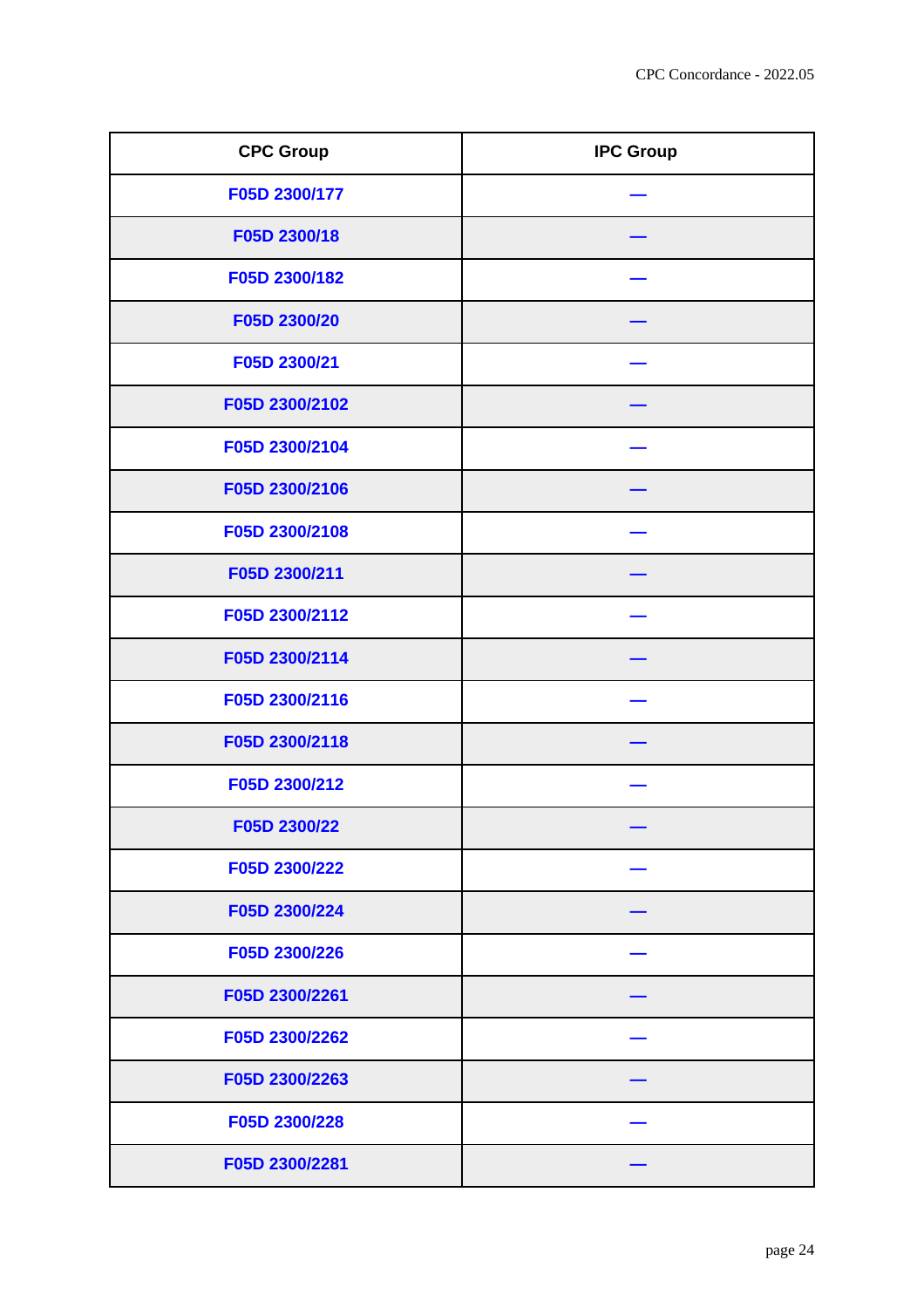| <b>CPC Group</b> | <b>IPC Group</b> |
|------------------|------------------|
| F05D 2300/2282   |                  |
| F05D 2300/2283   |                  |
| F05D 2300/2284   |                  |
| F05D 2300/2285   |                  |
| F05D 2300/229    |                  |
| F05D 2300/2291   |                  |
| F05D 2300/30     |                  |
| F05D 2300/40     |                  |
| F05D 2300/41     |                  |
| F05D 2300/42     |                  |
| F05D 2300/43     |                  |
| F05D 2300/431    |                  |
| F05D 2300/432    |                  |
| F05D 2300/433    |                  |
| F05D 2300/434    |                  |
| F05D 2300/436    |                  |
| F05D 2300/437    |                  |
| F05D 2300/44     |                  |
| F05D 2300/48     |                  |
| F05D 2300/50     |                  |
| F05D 2300/501    |                  |
| F05D 2300/502    |                  |
| F05D 2300/5021   |                  |
| F05D 2300/50211  |                  |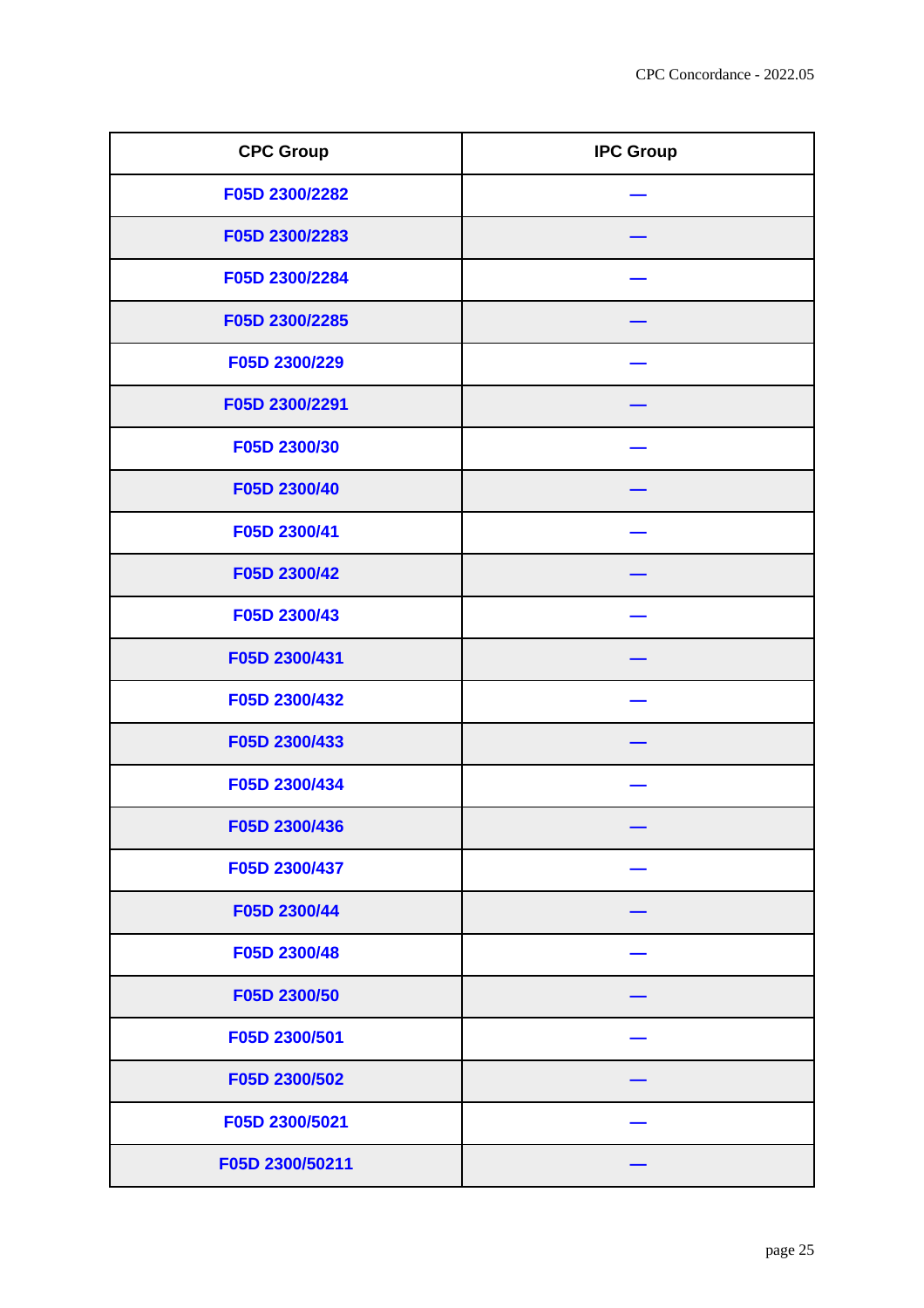| <b>CPC Group</b> | <b>IPC Group</b> |
|------------------|------------------|
| F05D 2300/50212  |                  |
| F05D 2300/5023   |                  |
| F05D 2300/5024   |                  |
| F05D 2300/504    |                  |
| F05D 2300/505    |                  |
| F05D 2300/506    |                  |
| F05D 2300/507    |                  |
| F05D 2300/509    |                  |
| F05D 2300/51     |                  |
| F05D 2300/512    |                  |
| F05D 2300/514    |                  |
| F05D 2300/516    |                  |
| F05D 2300/518    |                  |
| F05D 2300/52     |                  |
| F05D 2300/522    |                  |
| F05D 2300/60     |                  |
| F05D 2300/601    |                  |
| F05D 2300/6012   |                  |
| F05D 2300/603    |                  |
| F05D 2300/6031   |                  |
| F05D 2300/6032   |                  |
| F05D 2300/6033   |                  |
| F05D 2300/6034   |                  |
| F05D 2300/604    |                  |